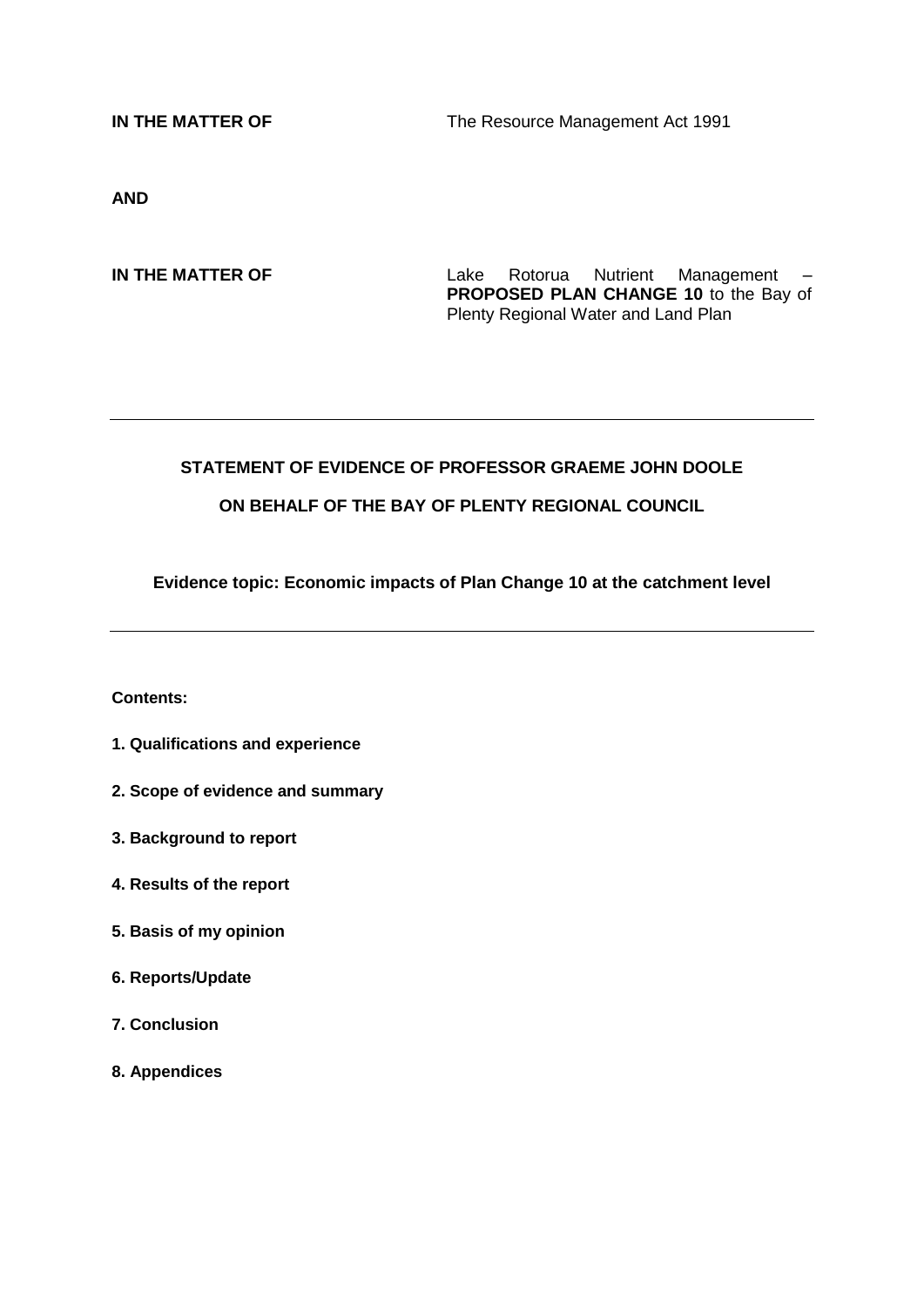# **Qualifications and experience**

- 1. My full name is **Graeme John DOOLE**. I am currently the Professor of Environmental Economics at the University of Waikato. I have held this position for eighteen months. Prior to this appointment, I held various positions at the University of Western Australia (Perth, Australia) where I worked for fourteen years.
- 2. The focus of my research has concerned the economic assessment of policies and practices to improve environmental outcomes, such as water quality, through changing behaviour on private land, mainly in rural areas. This has principally involved the development and application of mathematical models of catchments, farm systems, contaminant loss, and populations.
- 3. I have the following qualifications: Bachelor of Applied Science (Natural Resource Management) from Massey University, Masters of Applied Economics (Natural Resource and Environmental Economics) from Massey University, and Doctor of Philosophy (Agricultural and Resource Economics) from the University of Western Australia. I am currently a member of the Australian Agricultural and Resource Economics Society (AARES) and the New Zealand Agricultural and Resource Economics Society (NZARES).
- 4. I was contracted by DairyNZ in 2015 to perform part of the economic assessment described in the report entitled, "On-farm effects of diverse allocation mechanisms in the Lake Rotorua catchment". This report was written by Oliver Parsons (DairyNZ), myself, and Alvaro Romera (DairyNZ). This report is referred to throughout this document as Parsons et al. (2015). Overall, this study explores how diverse allocation mechanisms could be expected to influence farmer decision making—encompassing both land-use decisions and on-farm mitigation behaviour—and how trade in nutrient entitlements could be utilised to overcome distortions arising from their initial allocation.
- 5. I have been called as an expert witness by BOPRC, and DairyNZ are aware of this invitation. I also continue to work with both BOPRC and DairyNZ on a number of projects that do not involve Lake Rotorua. However, as an expert witness, I do not advocate for any party within this process and consider my role as one of providing impartial assistance to the Hearings Panel on matters within my area of expertise.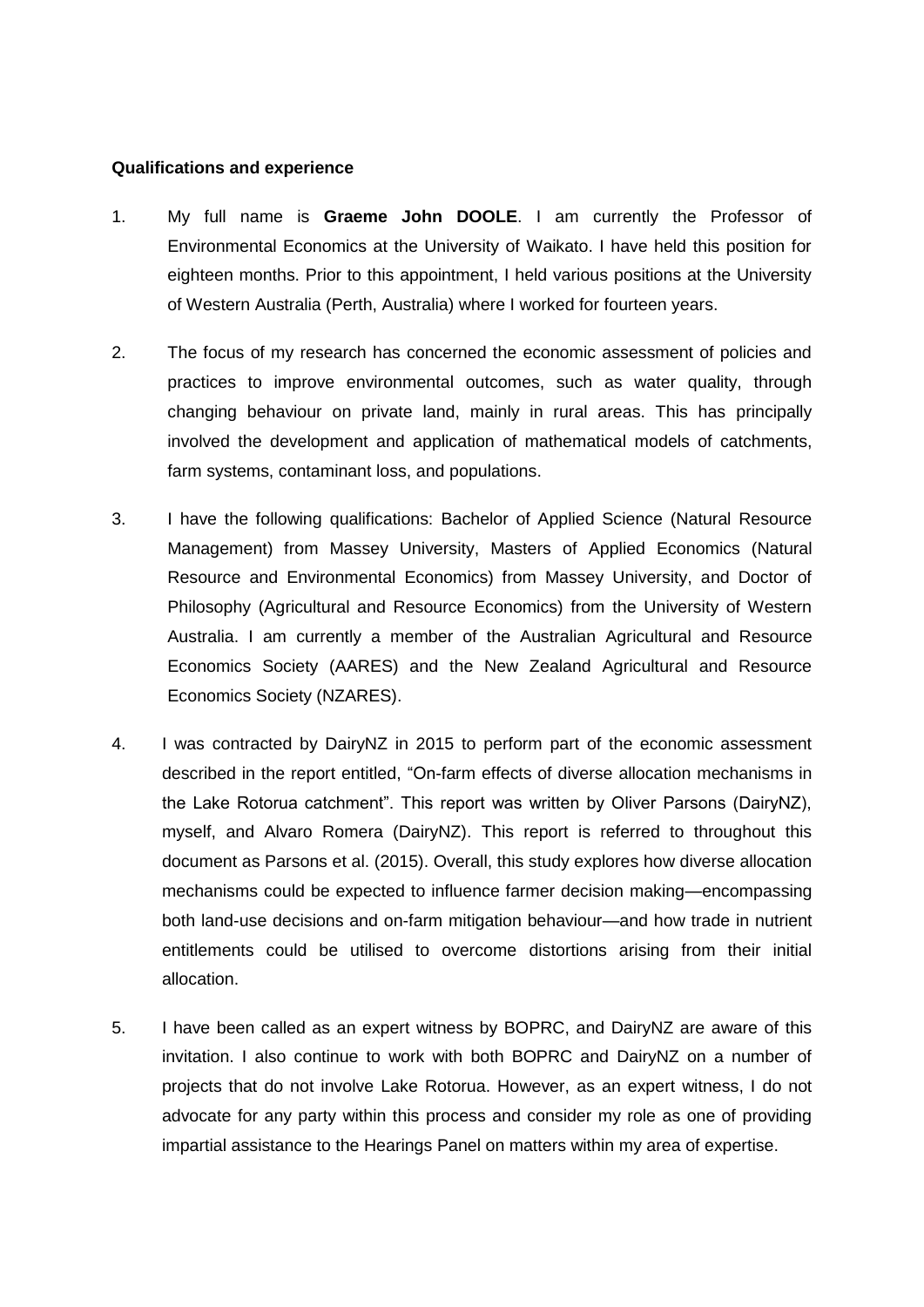6. I have read the Expert Witness Code of Conduct set out in the Environment Court's Practice Note 2014 and I agree to comply with it. I confirm that the issues addressed in this statement of evidence are within my area of expertise, except where I state that I am relying on the specified evidence of another person. I have not omitted to consider material facts known to me that might alter or detract from my expressed opinion.

## **Scope of Evidence and Summary**

- 7. My evidence concerns the modelling method used to integrate the farm-level data provided by Lee Matheson (Perrin Ag., Rotorua) with information regarding different allocation systems for nutrient entitlements. The chief focus of this project was to assess the economic effects of different allocation and trading scenarios for nitrogenleaching entitlements at the **catchment** level. It is distinct from the work performed by Market Economics (ME). ME obtained the estimates of the financial impacts that were generated by Parsons et al. (2015). These were then used to identify the aggregate impacts of the policy at the **district, regional, and national levels**.
- 8. A wide variety of economic-modelling techniques can be applied to assess the potential financial and distributional impacts of environmental policies. I have performed and published research that has applied many of these methods to problems in water management, for more than a decade. A key lesson from these applications has been that no single method is superior to the rest, each technique has its own strengths and weaknesses. The most-suitable method for a problem therefore depends on the context, with resource availability and the nature of the questions that need to be answered being key drivers of the decision around what constitutes the most-suitable approach.
- 9. The economic model applied in the Parsons et al. (2015) report is consistent with an established economic-modelling formalism known as the Land Allocation and Management (LAM) catchment-modelling framework (Doole, 2012, 2015). The broad applicability and relevance of this model is demonstrated in its utilisation across a number of contexts in which agricultural and urban emitters are responsible for waterquality decline, both nationally (Doole, 2010, 2012, 2013; Howard et al., 2013; Holland and Doole, 2014; Doole, 2016a–b, Doole et al., 2016a–d) and internationally (Beverly et al., 2013, 2016; Doole et al., 2013). The model structure and its application has been reviewed in multiple contexts, demonstrated in its extensive publication in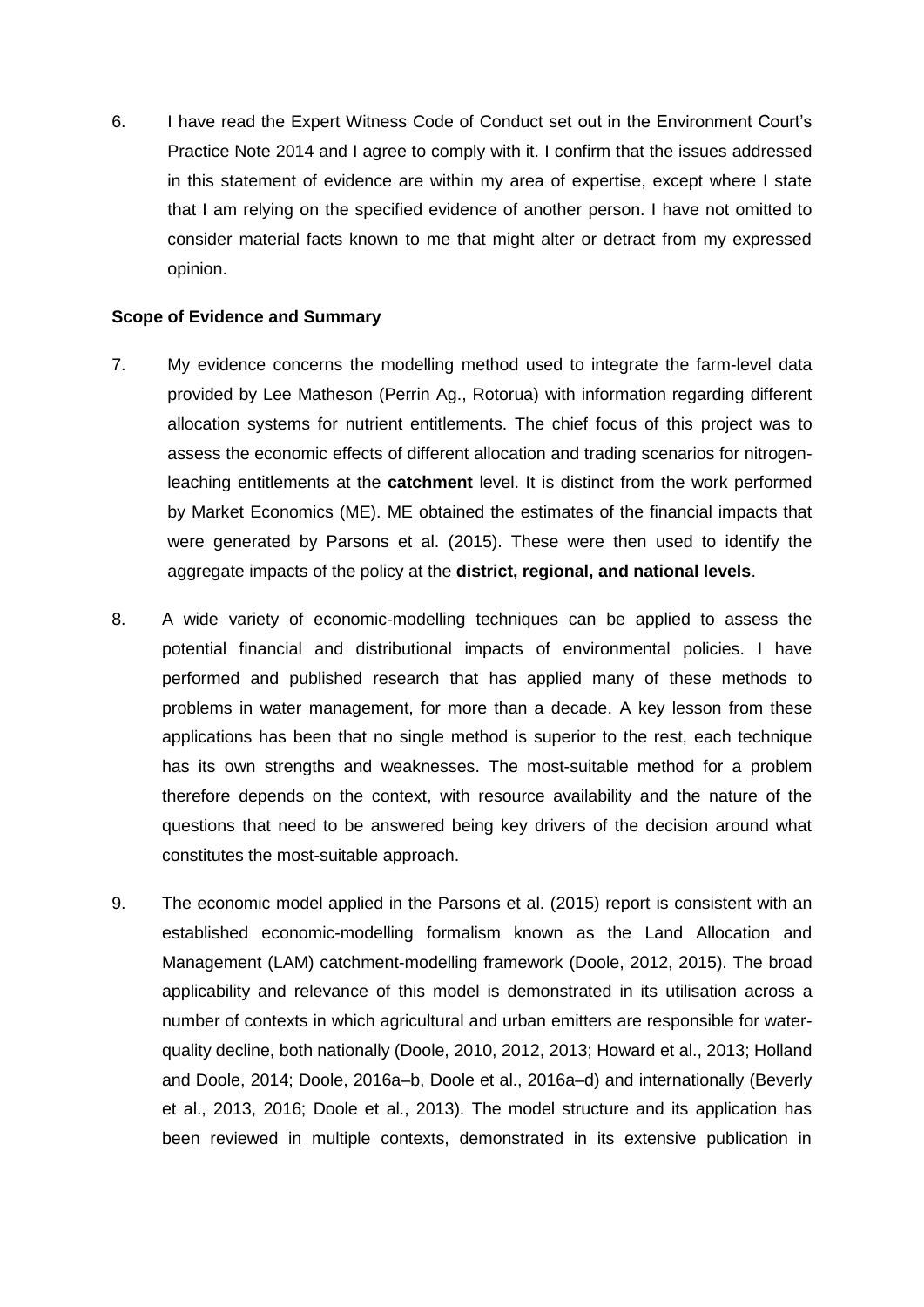international, peer-reviewed journals (e.g. Doole, 2010, 2012; Doole et al., 2013; Holland and Doole, 2014; Beverly et al., 2016).

- 10. My evidence addresses five general questions:
	- (a) Is the LAM assessment methodology applied in Parsons et al. (2015) appropriate for this form of analysis?
	- (b) What was the justification underlying the way that different scenarios were described in the model applied in Parsons et al. (2015)?
	- (c) Is the calibration method utilised in Parsons et al. (2015) justified for this form of analysis?
	- (d) What was the justification underlying the way that time was represented in the model applied in Parsons et al. (2015)?
	- (e) What was the justification underlying the way that variation in input data was represented in the model applied in Parsons et al. (2015)?
- 11. I also provide commentary on the modelling results.
- 12. The report Parsons et al (2015) was a joint project and the authors had responsibility for their sections. My evidence does not focus on the sections written by others. This includes sections "3.2 Input data" regarding the methodology used to generate input data; "Appendix 1–data" that contains data generated by Lee Matheson; "4.4 Implications of scenarios for land prices"; and "4.5 Implications of scenarios for debt servicing and equity".
- 13. My evidence explains the research project, process, and results, and provides information/analysis on the structure of the model used. My evidence focuses specifically on the model structure given (a) it is within my area of expertise, and (b) that was the area of my expert input into the report. The chief assumptions that have been made in this element of the report are common, in line with good practice for model development and application, and are well justified, both theoretically and empirically.

# **Background to the report**

14. I was approached by DairyNZ in mid-2013 to take part in a project in which they wished to assess the on-farm economic impacts of different nitrogen-allocation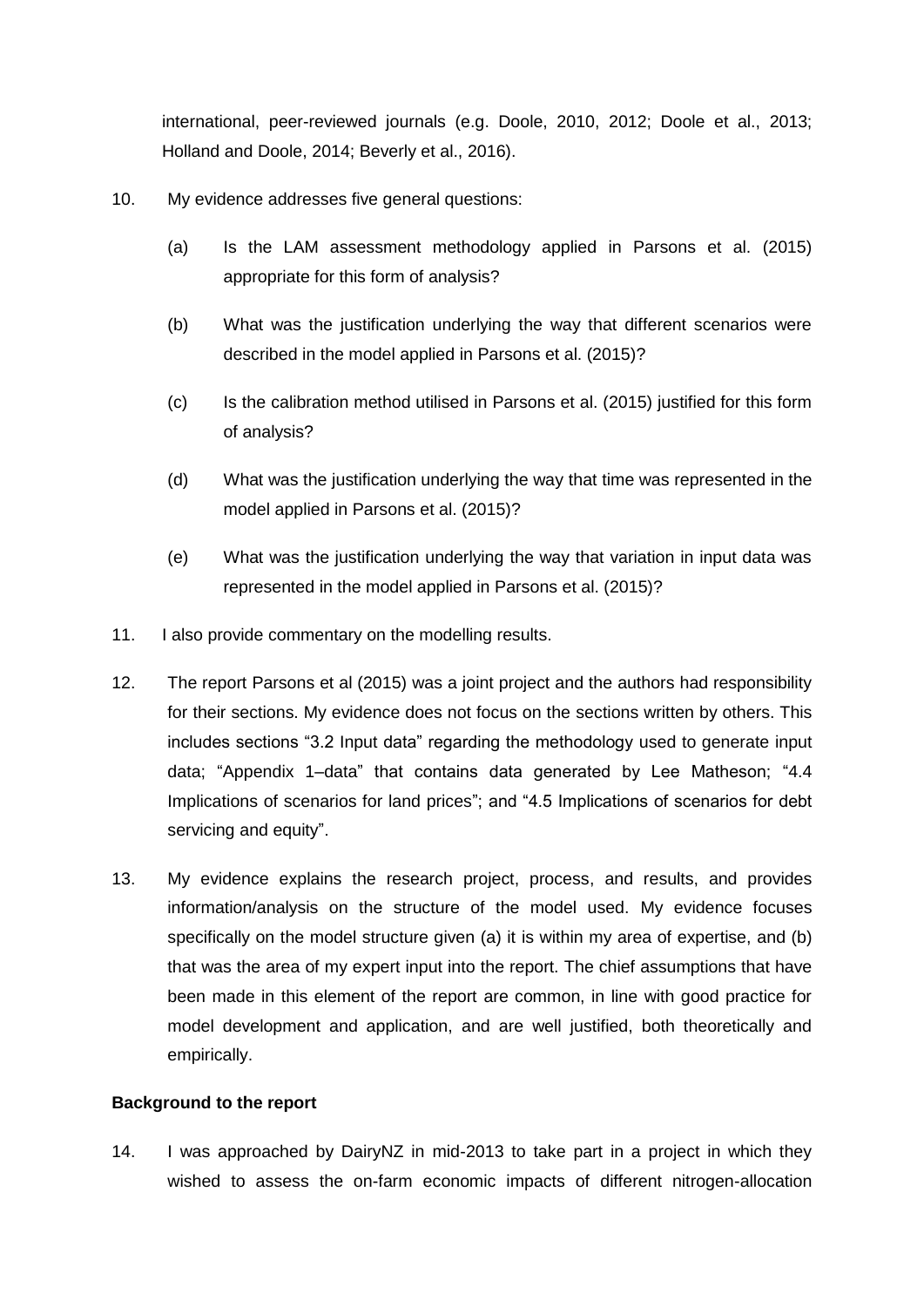mechanisms in the Lake Rotorua catchment. This project was undertaken jointly with the Bay of Plenty Regional Council (BOPRC) over 2014 and 2015, but I was contracted by DairyNZ solely to perform this work. The project was managed by Oliver Parsons (DairyNZ) and Sandra Barns (BOPRC). The project contained a strong participatory element, through working extensively with stakeholders throughout the assessment process to ensure that the application of the model was consistent with their understanding and objectives.

- 15. The stakeholder group did not participate in the selection of the modelling framework, to my knowledge, given that this decision was influenced by many specialised technical and project-management factors. Mainly, these involved the assessment of the advantages and disadvantages of different modelling formalisms in terms of the (a) quality and quantity of available input data; (b) the resolution of output that was required by BOPRC to fulfil legislative requirements; (c) the availability of funding; (d) the availability of the requisite skills to develop and apply the model(s); (e) the capacity to link models, this was important given the flow of modelled information between Lee Matheson, Parsons et al. (2015), and Market Economics; (f) how much time was available to develop the model; and (g) how much time was available to update the model to reflect different scenarios during interaction with the stakeholder group. Involving the stakeholder group in the decisions regarding the type of model utilised in the Parsons et al. (2015) report may have increased their ownership of the modelling study and its outputs. However, this would also have posed a risk in that objectives (a)–(g) listed above may not have been considered to the requisite degree. –
- 16. The objective of the report was to evaluate the broad effects of several proposed nitrogen (N) allocation systems for producers in the Lake Rotorua catchment. These allocation systems were:
	- Sector Averaging Each sector is allocated a given amount of nitrogen. This corresponds to allocations to dairy of 45.2 kg N/ha/yr, to drystock of 20.78 kg N/ha/yr, and to forestry of 3 kg N/yr.
	- Sector averaging with consideration of biophysical characteristics The dairy and drystock sectors experience a uniform proportional reduction to achieve the sector averages identified in S1.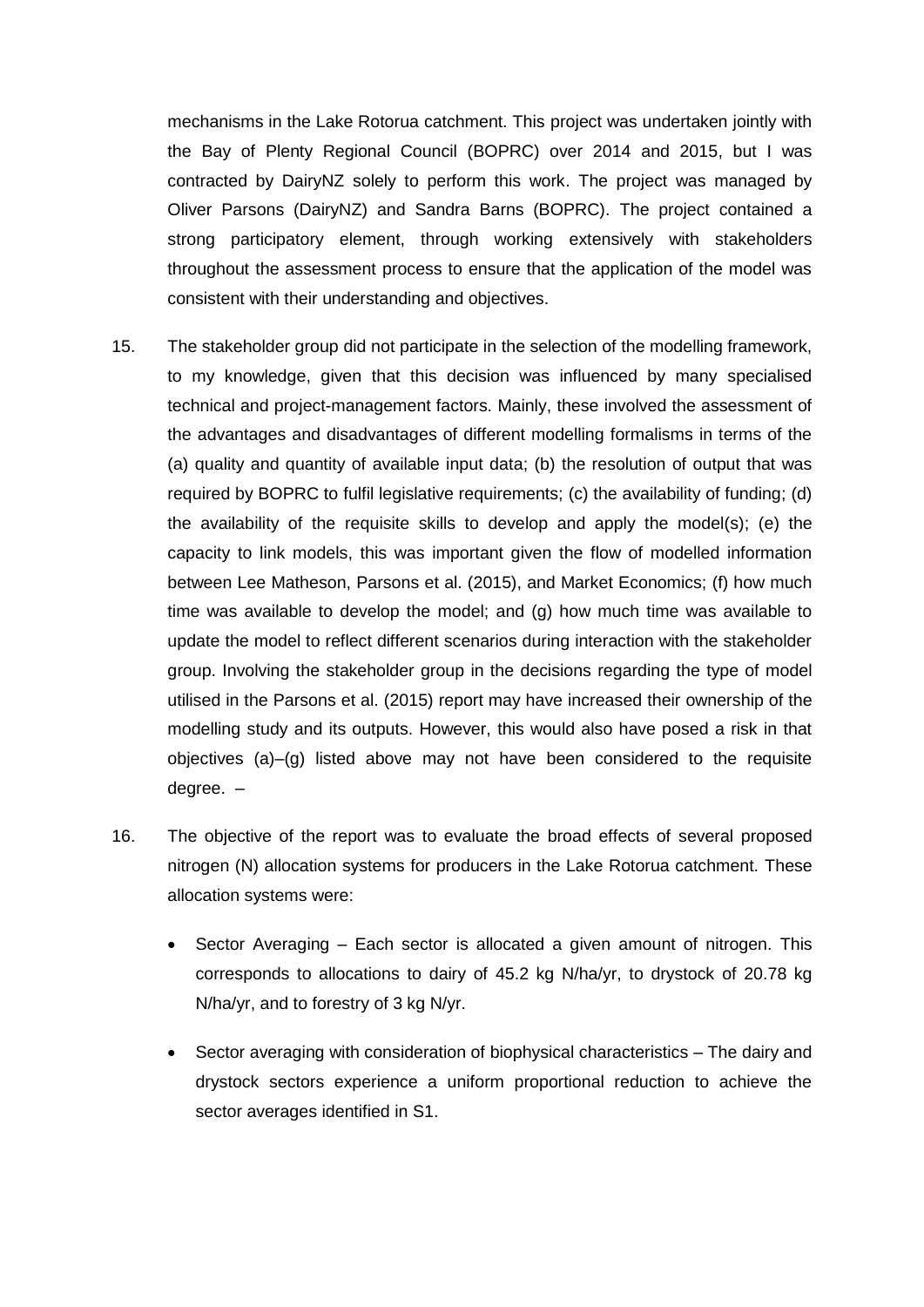- Single range A single percentage clawback applied to all commercial grazing properties, with final allocations in the range of 16–52kgN/ha.
- Natural capital allocation Allocation is based on the inherent productivity of each spatial zone.
- Equal allocation All land uses are allocated the same amount, with this amount varying between land parcels that have a slope less/greater than 26 degrees.
- Range OA Final drystock allocation range 15.5–31 kg N/ha/yr, with an average of 20.4 kg N/ha/yr. Final dairy allocation within a range of 43.5–58 kg N/ha/yr, with an average of 46.6 kg N/ha/yr.
- Range 1 Final drystock allocation range 15.5–43.5 kg N/ha/yr, with an average of 20.4 kg N/ha/yr. Final dairy allocation within a range of 43.5-58 kg N/ha/yr, with an average of 46.6 kg N/ha/yr.
- Range 2 Final drystock allocation range 15.5–31.5 kg N/ha/yr, with an average of 20.4 kg N/ha/yr. Final dairy allocation within a range of 40–53 kg N/ha/yr, with an average of 46.6 kg N/ha/yr

The results of the Parsons et al. (2015) report chiefly provided information about the distribution of private benefits and costs—measured primarily in terms of farm profit (as represented by Earnings Before Interest and Tax)—when different amounts of nitrogen were allocated, and could subsequently be traded, across diverse spatial zones and land uses. A focus of the study was the Range 2 scenario that had been selected by the stakeholder group as their preferred management option.

17. The project brief was developed collaboratively between BOPRC, DairyNZ, and Beef + Lamb New Zealand—with key input from the Rotorua Stakeholder Advisory Group (StAG) members—during the latter part of 2014. Draft modelling results were presented to the StAG committee in March, April, May, June, and July 2015, and feedback was incorporated in the report up to and including August 2015<sup>1</sup>. The report provided direct information for the StAG and BOPRC, as well as providing data to support wider district-level economic modelling undertaken by Market Economics. These discrete pieces of work support the section 32 report associated with new nitrogen rules for the Lake Rotorua catchment.

<sup>-</sup> $1$  A copy of the project brief can be provided at the hearing if required.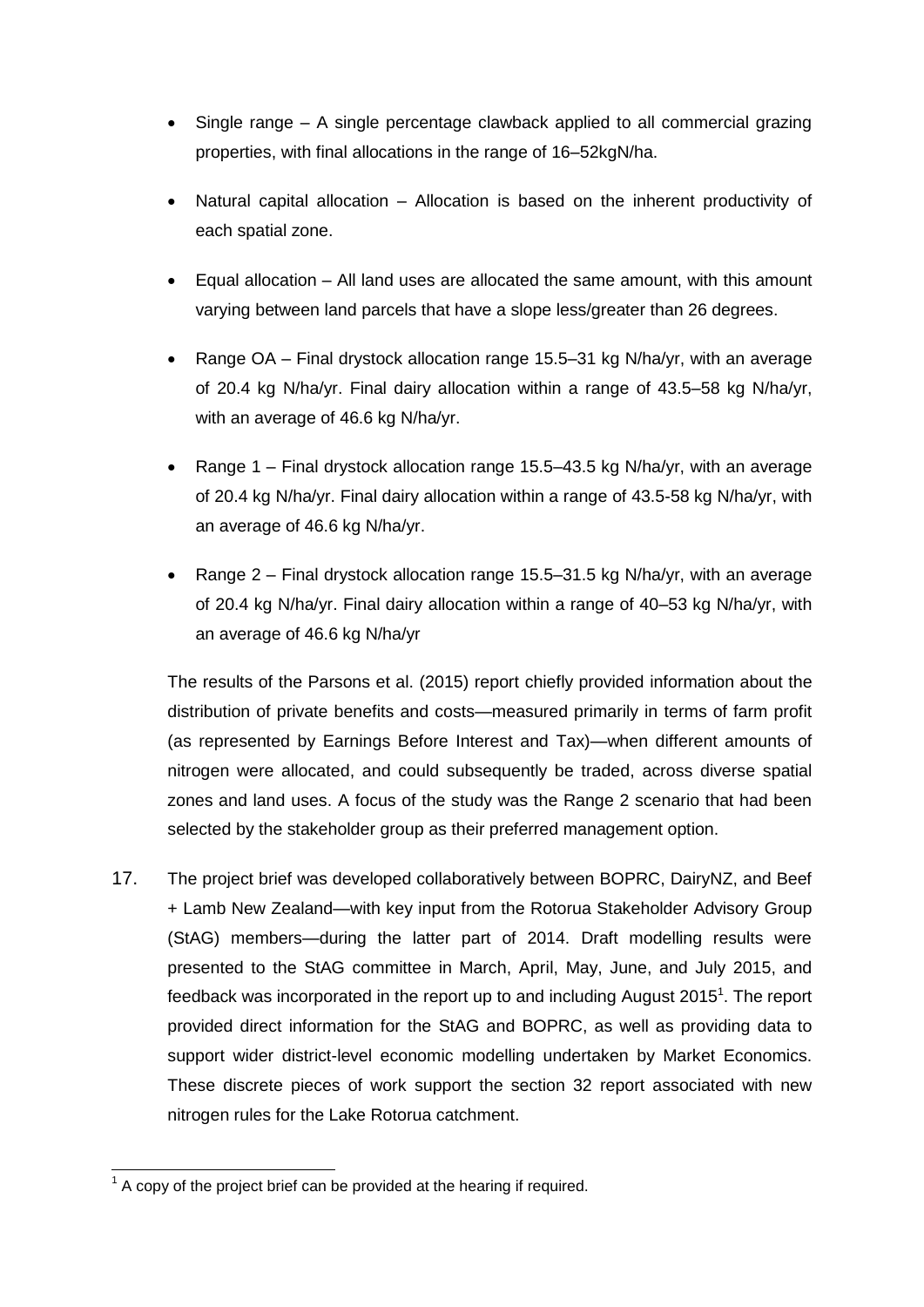18. A broad number of people contributed to the report. Key contributors were Sandra Barns, Alastair MacCormick, and Michele Hosking (Bay of Plenty Regional Council); Carly Sluys, Andrew Burtt and Ben O'Brien (Beef + Lamb New Zealand); Sharon Morrell (DairyNZ); Lee Matheson (PerrinAg); Phil Journeaux and Mark MacIntosh (AgFirst); and Simon Park (Landconnect). The Rotorua STAG played a central role in the project, especially regarding: the design of the allocation scenarios put forward for assessment, the determination of what results were important to present and understand, and contributing to the iterative updating of the model.

## **Results of the report**

19. Results show a modest overall impact on total catchment profit. However, the impacts on profit are distributed unevenly across sectors, land-uses, and biophysical zones. Different allocation regimes create further variation in this distribution of cost. In general, drystock farm profits benefit from the ability to sell nitrogen (to businesses with higher profit per kilogram of nitrogen and the incentives fund). Dairy farm profits fall due to the need to acquire nitrogen in order to continue operating. Under allocations with more redistribution (such as equal-allocation and natural-capital systems), dairy farm profits fall further, but drystock profits are not correspondingly improved. This is due to a large number of allowances being transferred from dairy farms to foresters under these regimes, rather than other pastoral uses. Allocation regimes that require a large amount of redistribution also result in increases in the nitrogen price, due to greater dependence on trading and increased market demand. Pastoral farming profit within the catchment is reduced by around 5% in both land-use scenarios—that is, when a limit of 5000 ha of land-use change is set and when no upper bound is placed on land-use change—when a 50% trading friction is introduced to the model. Trading rigidities in the market have significant implications for the price of N, increasing the price for perpetual allowances from around \$118 and \$60 kg  $N^{-1}$ in the 5,000 ha limited and unlimited land-use change scenarios, to around \$444 kg N- $1$  (up to \$551 kg N<sup>-1</sup> for natural-capital allocation). This higher price reflects an increased scarcity of nutrient entitlements in the market and is consistent with economic theory that stipulates that a reduced supply will increase prices in a market, under typical conditions. These results highlight that practices to pragmatically address rigidities in the market for nitrogen-leaching entitlements in the Lake Rotorua catchment will have direct benefits for increasing the amount of nitrogen that could be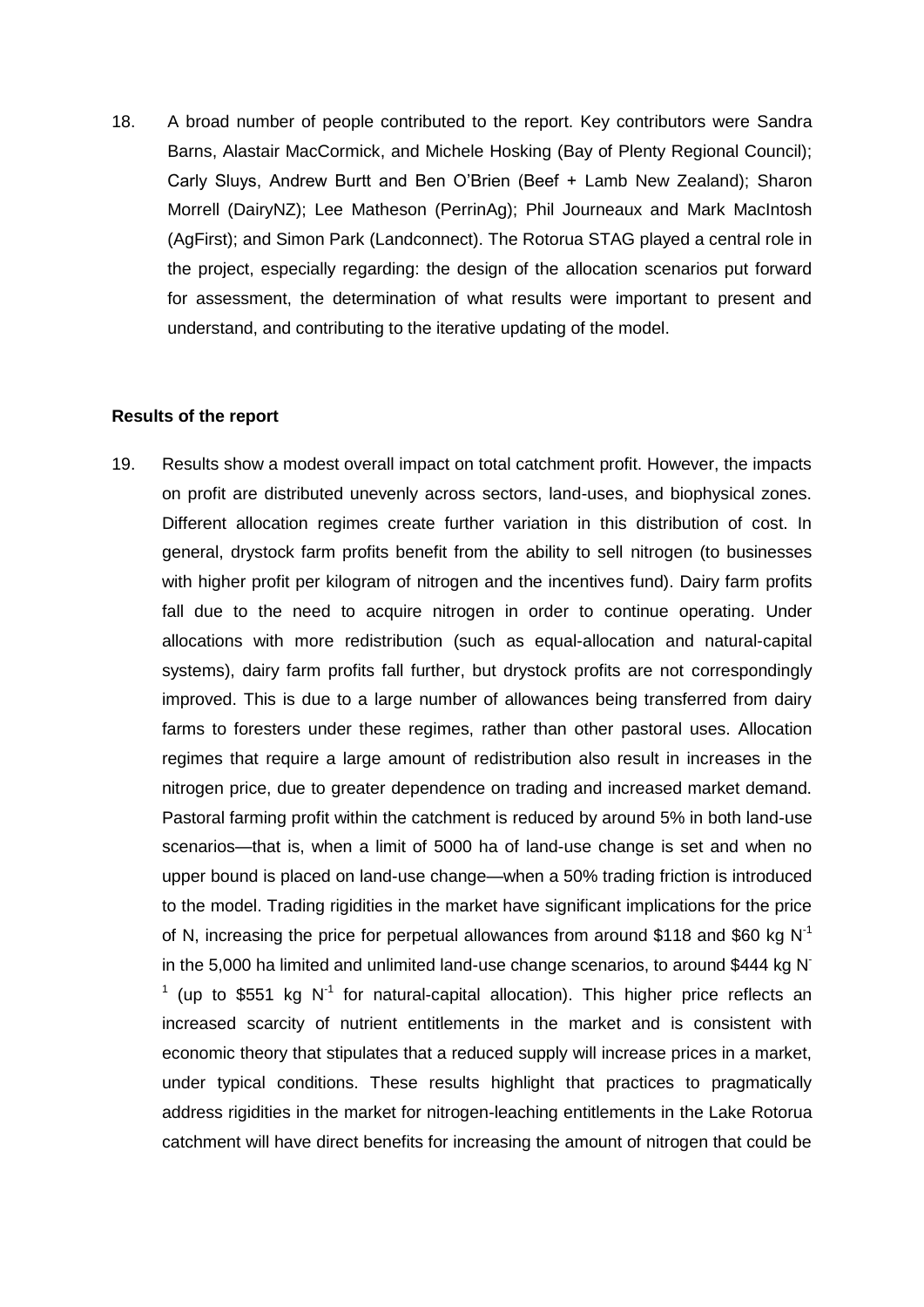purchased by the incentive fund, while also reducing on-farm costs through promoting more cost-effective nutrient mitigation.

- 20. In summary, the main conclusions from the report of Parsons et al. (2015) outline that limits to nitrogen loss in the Lake Rotorua catchment are likely to:
	- (a) Promote greater areas of plantation forest to be grown in the catchment, with the predicted level of increase being around 61% (from 7,095 ha to 11,403 ha) when the level of optimal land-use change was constrained at 5000 ha and around 85% (from 7,095 ha to 13,098 ha) when no upper bound was placed on land-use change. The value of afforestation is that it provides a cost-effective means to reduce nitrogen losses to water, although returns from forest are obviously different from pastoral agriculture in that they do not occur annually but at the end of an extended period (around 28–30 years).
	- (b) Reduce incentives for retaining extensive dairy farming in the catchment. The area allocated to dairy farming decreases by around 45% (from 5,024 ha to 2,754 ha) when the level of optimal land-use change was constrained at 5000 ha and around 39% (from 5,024 ha to 3,046 ha) when no upper bound was placed on land-use change. Dairy farming leads to high nitrogen losses to the environment, relative to the other land uses in the catchment. A reduction in the amount of nitrogen that is allowed to be leached in the catchment therefore means that it becomes costlier to maintain this form of agriculture. Some types of dairy farm earn comparatively low profits per hectare, relative to the amount of nitrogen that they leach, which makes land-use change and the sale of nitrogen a more-profitable option than mitigation for these particular farms.
	- (c) The decrease in dairy-farming area in the catchment leads to a decline in cow numbers, nitrogen-fertiliser application, supplement use, and farm labour in the dairy sector. There was a 43%, 61%, 35%, and 19% decrease in cow numbers, nitrogen-fertiliser application, supplement use, and farm labour when the level of optimal land-use change was constrained at 5000 ha. There was a 37%, 56%, 27%, and 16% decrease in cow numbers, nitrogen-fertiliser application, supplement use, and farm labour when no upper bound was placed on the level of optimal land-use change.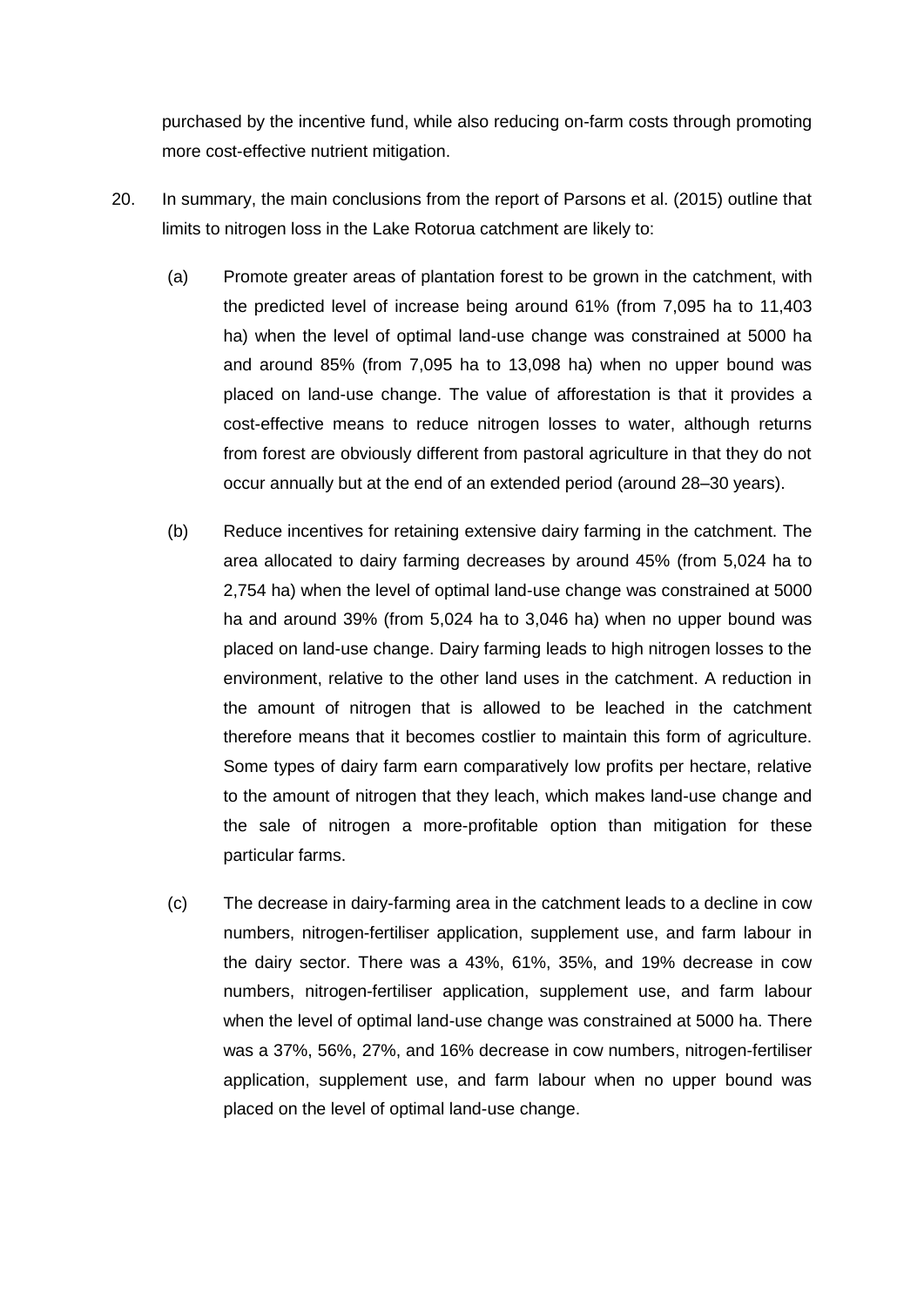- (d) Reduce the need for extensive dairy-support activity. Two types of dairysupport activity are represented in the model: dairy support, and sheep and dairy support (a mixed activity). Dairy support stays the same across each scenario; this was fixed in the model because most dairy farmers will prefer to support their own stock where they have the resources available already, none of the principal model runs suggested that decreasing this amount of land was necessary to achieve the mitigation goals that were set, and the mixed activity (sheep and dairy support) is a more-flexible form of land use historically, whose incidence fluctuates according to demand from the dairy sector. In comparison, limits to nitrogen loss lead to a reduction in the area utilised for the mixed activity involving both sheep and dairy-support. The scale of decrease was around 37% when the level of optimal land-use change was constrained at 5000 ha, and around 67% when no upper bound was placed on land-use change. A reduction in the amount of nitrogen that is allowed to be leached in the catchment means that it becomes costlier to maintain this land use. Additionally, there is less demand for this type of agriculture because of the reduced incentives for intensive dairy farming that occur under the evaluated scenarios.
- (e) Promote the need for dairy farms to purchase nitrogen-leaching entitlements to remain economically viable. Pastoral dairy farming leads to high losses of nitrogen because 75–90% of nitrogen ingested by dairy cattle is excreted into concentrated urine spots; these are associated with high losses of nitrogen to groundwater when water supply exceeds plant demand, commonly in autumn and winter. However, dairy farming is also a profitable form of pastoral agriculture. The economic value of dairy farms in this catchment means that it is not excluded entirely when a policy scenario is implemented; rather, dairyfarm systems with higher nutrient efficiency continue to be used or are adopted, though they may need to buy leaching entitlements for their higher environmental footprint to be sustained.
- (f) Incentivise dairy-support and sheep-and-beef enterprises to de-intensify at reasonable cost and sell nitrogen-leaching entitlements to dairy farms and the incentives fund. There is a reduction in the area of land used for both sheep and dairy-support activities, with the scale of decrease around 37% when the level of optimal land-use change was constrained at 5000 ha and around 67% when no upper bound was placed on land-use change. Additionally, there is a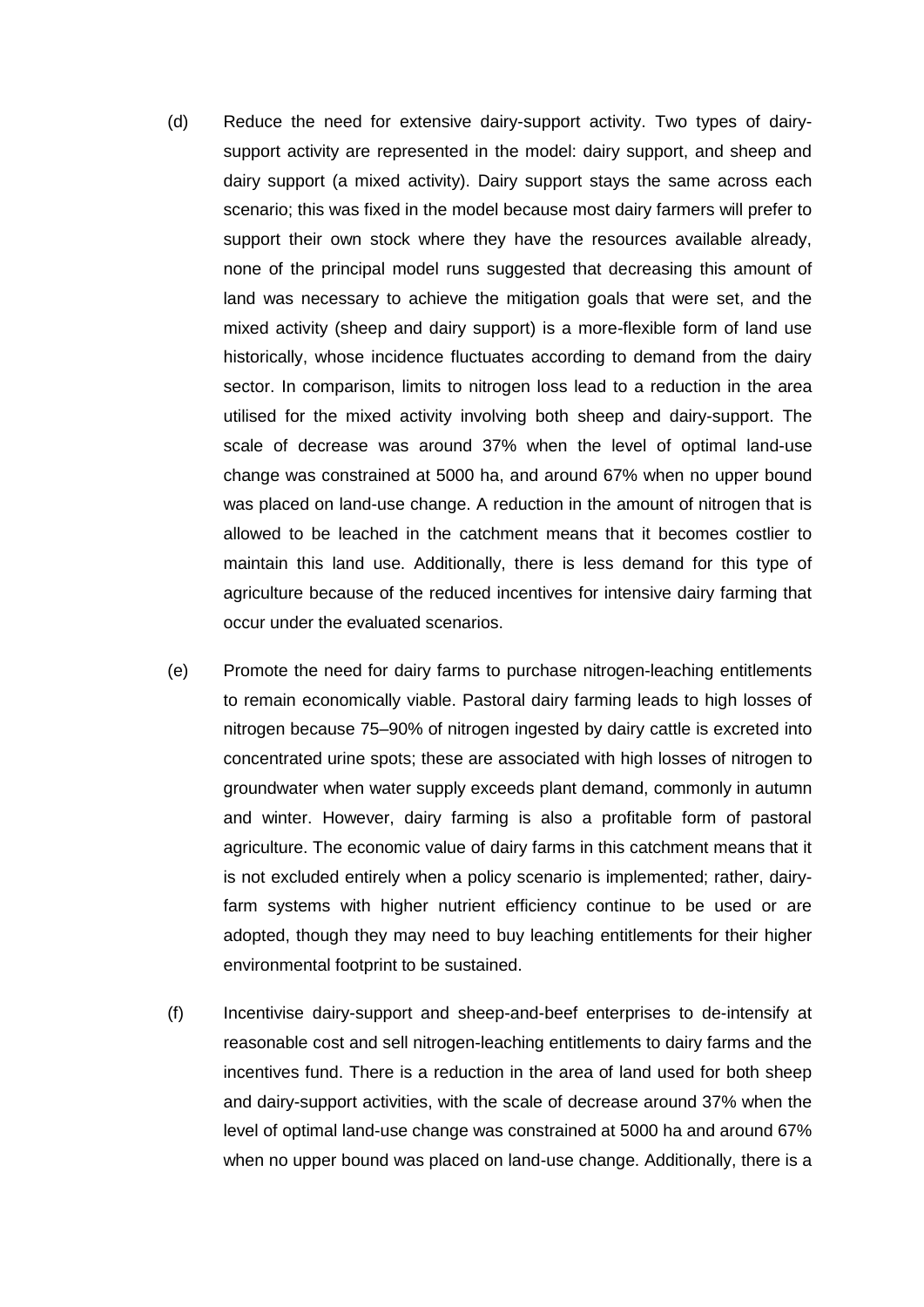reduction in the area utilised for sheep-and-beef production, with the decrease being around 14% when the level of optimal land-use change was constrained at 5000 ha and around 30% when no upper bound was placed on land-use change. These sectors earn lower profits and have a lower environmental footprint, relative to intensive dairy farming, under typical management. Thus, they play a key role in the trading scenarios in which they sell their entitlements for leaching to dairy farms where more profit can be gained per unit of nitrogen leached.

- (g) The total farm-profitability impacts differ for individual farmers, depending on their allocation relative to their current discharges, the type of land use they operate, and the characteristics of that representative farm, such as soil type, rainfall, and slope. For all farmers, per-hectare income is likely to increase. The biggest increases are for forestry and dairy support, mostly because of pastoral farmers shifting to these sectors and selling existing saleable assets, such as Fonterra shares and livestock. The income from the sale of these assets is annualised in the model. The increased profitability per hectare for dairy and sheep-and-beef farmers is relatively small.
- (h) There may be frictions in the market for nutrient entitlements. These are associated with producers receiving a given amount of nutrient entitlements, but wanting to retain an amount above their economically-efficient level to partially insure themselves against risk associated with volatility in product markets, climate, environmental targets, or the political environment. This is explored in the model through limiting the amount of trade that occurs to 50% of the optimal level. Profit within the catchment is reduced when frictions are present within the market for nitrogen permits. Indeed, catchment profit decreases by around 5% when land-use change is capped at 5,000 ha and when it has no upper bound. This highlights that hoarding within a permit market reduces efficiency at the catchment level, and the cost of this inefficiency falls on the producer population.
- (i) A key source of this inefficiency is barriers to land-use change. For example, the presence of frictions means that the area in dairy and sheep-and-beef farming is higher than optimal, while the area of sheep and dairy support and forestry is lower than optimal when an upper bound of 5,000 ha land-use change is investigated in the model. In contrast, the presence of frictions means that the amount of dairy and forested land is lower than optimal in the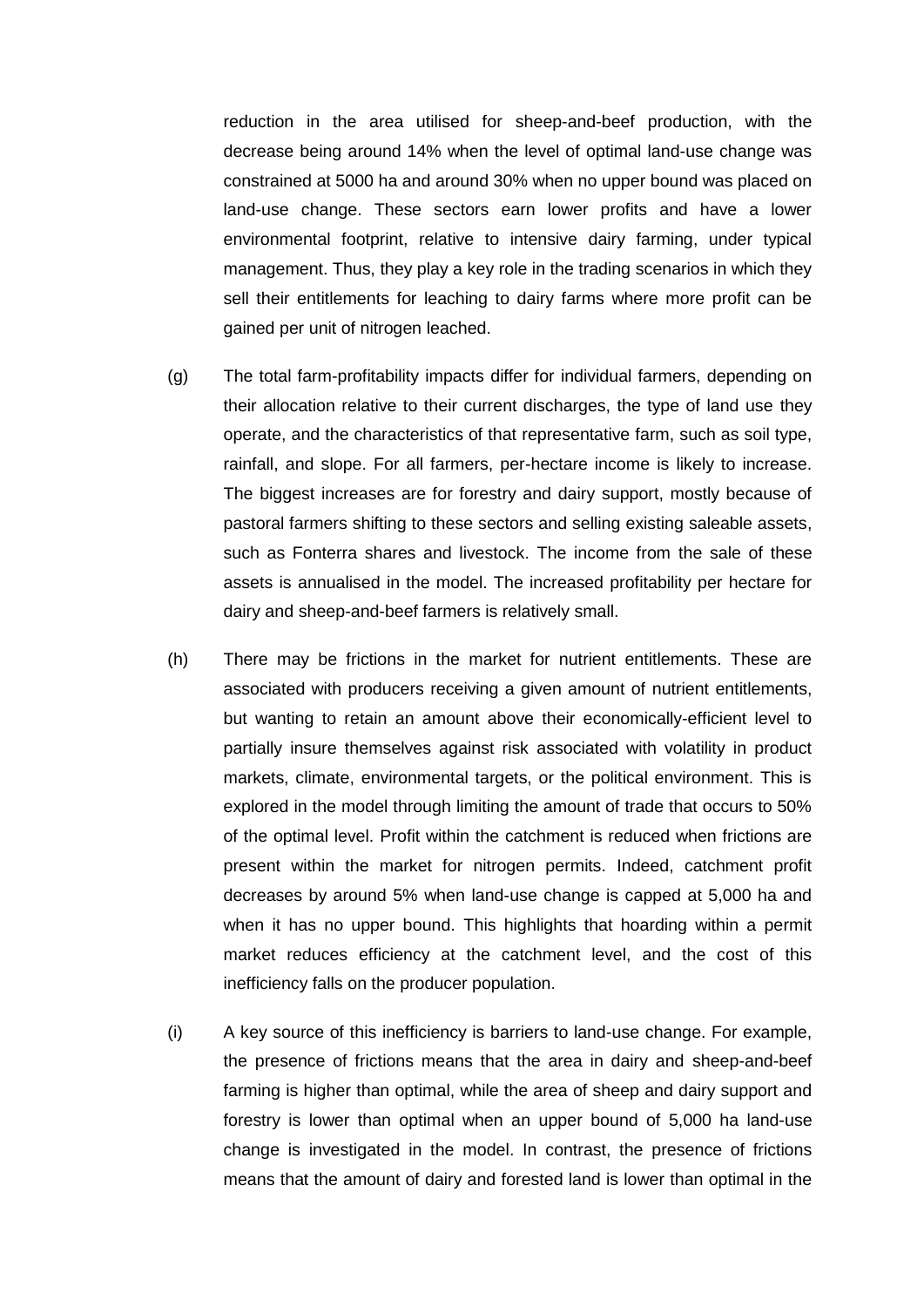unlimited land-use change scenario due to an inability to acquire allowances, while land allocation to sheep-and-beef and sheep and dairy support activity is too high.

- (j) These rigidities have a significant impact on the price of nitrogen within the market for entitlements. The price for nitrogen increases from around \$118 and \$60 kg  $N^{-1}$  in the 5,000 ha and unlimited land-use change scenarios, respectively, to around \$444 kg  $N^{-1}$  within both 50% trading friction scenarios. This higher-price outcome is intuitive because it reflects an increased scarcity of nutrient entitlements in the market arising from a reduced supply. It has a significant practical implication in that rigidities in the entitlements market will compromise the capacity of the incentives fund to purchase nitrogen. Moreover, these rigidities promote on-farm costs associated with nutrient mitigation, as farmers have less flexibility with respect to how they mitigate contaminant loss.
- (k) Different allocation regimes have a significant impact on the distribution of cost across spatial locations and sectors. In general, dairy farms must purchase nitrogen to continue operating. In contrast, sheep-and-beef farms and plantation forestry benefit from the ability to sell nitrogen to businesses that earn more profit per kilogram of nitrogen (e.g. dairy farms) and the incentives fund. For the Range 2 allocation scenario and a maximum level of land-use change of 5,000 ha, the cost of buying entitlements for dairy is around 4% of profit, while profit increases by 2% and 20% for sheep-and-beef and forestry land, respectively, with the sale of entitlements. For the Range 2 allocation scenario and unconstrained land-use change, the cost of buying entitlements for dairy is around 3% of profit, while profit increases by 4% and 10% for sheep-and-beef and forestry land, respectively, with the sale of entitlements.
- (l) Under allocation systems that involve more re-distribution (such as naturalcapital and equal-allocation systems), dairy farm profits fall further. This is due to a significant reallocation of nutrient entitlements from dairy farms to forested land, rather than other pastoral uses, under these regimes. Indeed, dairy farms purchase entitlements for 39 and 43 kg nitrogen ha<sup>-1</sup>, on average, within the natural-capital and equal-allocation scenarios, respectively (for an upper bound for land-use change of 5,000 ha). This compares with forested land that sells entitlements for 17 and 18 kg nitrogen ha<sup>-1</sup>, on average, within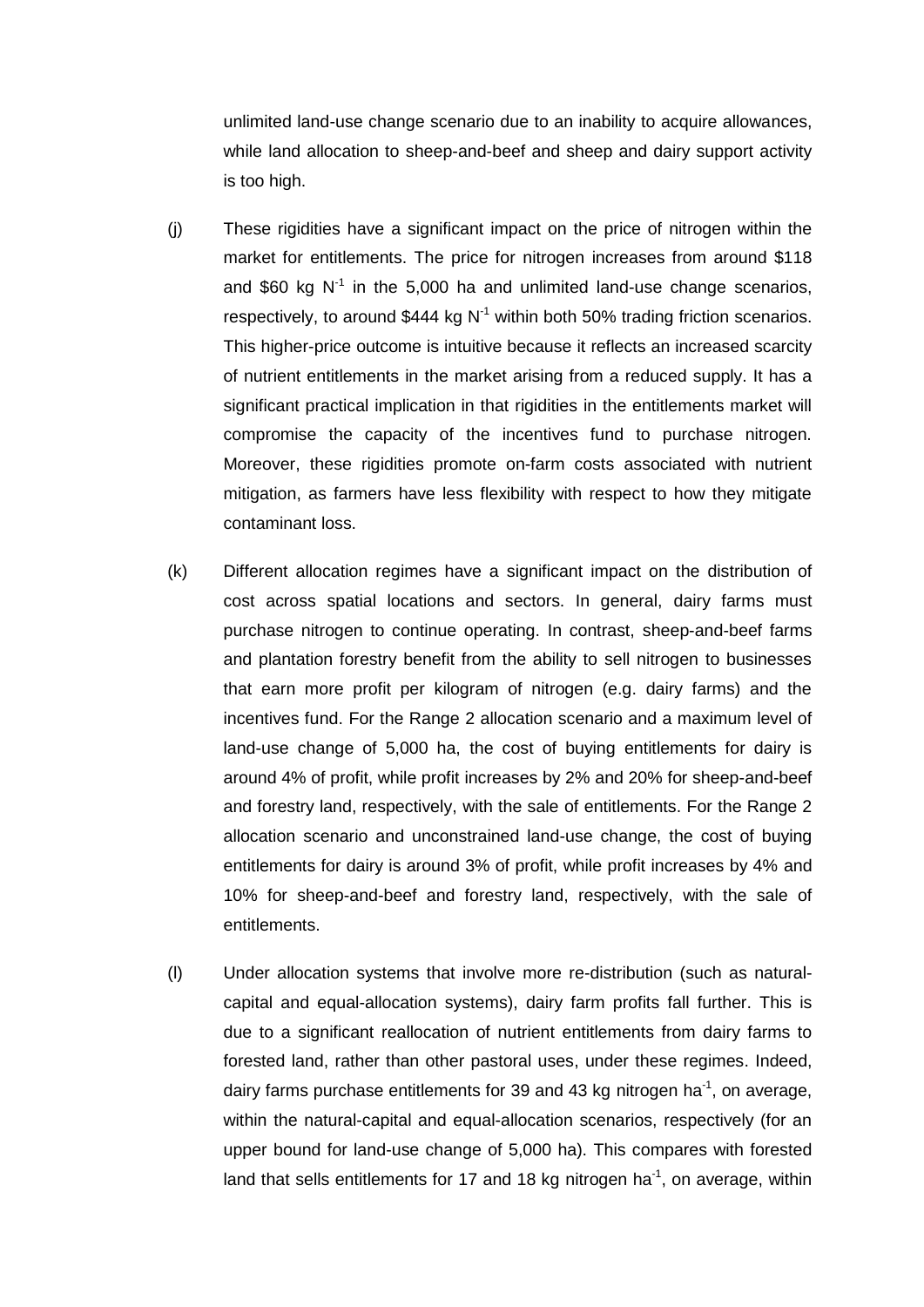the natural-capital and equal allocation scenarios, respectively (for an upper bound for land-use change of 5,000 ha).

- (m) Allocation systems that involve more re-distribution (such as natural-capital and equal-allocation systems) hence have major ramifications for sector profit. For the natural-capital scenario and a maximum level of land-use change of 5,000 ha, profit for dairy falls by 11% but increases by 5% and 19% for sheep-and-beef and forestry land, respectively. For the natural-capital scenario and unconstrained land-use change, profit for dairy falls by 7% but increases by 16% and 10% for sheep-and-beef and forestry land, respectively. The key driver for these disparate results are the purchase and sale of nutrient-leaching entitlements by these sectors. The trading of nutrient entitlements plays a particularly important role in these allocation systems, as producers who receive an allocation that is substantially different from what they leach currently can buy/sell the right to emit, to minimise disruption to their current management strategy. Nevertheless, though trading allows such activity, they can have a marked impact on sector profit.
- 21. These conclusions remain correct for the set of input data that was used to generate them.
- 22. My most-significant concern relating to the current relevance of the conclusions pertains to (a) how the nitrogen-loss estimates provided by Lee Matheson (Perrin Ag, Rotorua) have changed with subsequent updates of the Overseer model used to generate them, and (b) how the profit-loss estimates provided by Lee Matheson (Perrin Ag, Rotorua) have changed based on volatility in the economic environment in which pastoral farming takes place. The former is a problem that is common in the economic assessment of water-quality policies in New Zealand (e.g. Howard et al., 2013). An example of the latter is the high variation observed in the milk price over the last few years<sup>2</sup>. I believe that the impact of variation in Overseer estimates is likely to be of minor concern in practice, given that mitigation efficacy appears to not have greatly changed between Overseer versions 6.1.3 and 6.2.3 (Lee Matheson, pers. comm., 11/1/2017). Moreover, BOPRC data indicates that the relative scale of required reductions remains very much the same across each sector, when computed in these disparate versions (Alistair McDonald, pers. comm., 11/1/2017). Likewise, the

**ENEVAL 2**<br>A price of \$6/kg of milk solids was used for milk revenue. This was the nominal average Fonterra price (\$6.07/kgMS) for the period 2006/07 through 2014/15. The real (CPI adjusted) milk price since 1975 is just under \$6/kgMS (Parsons et al, Appendix 5).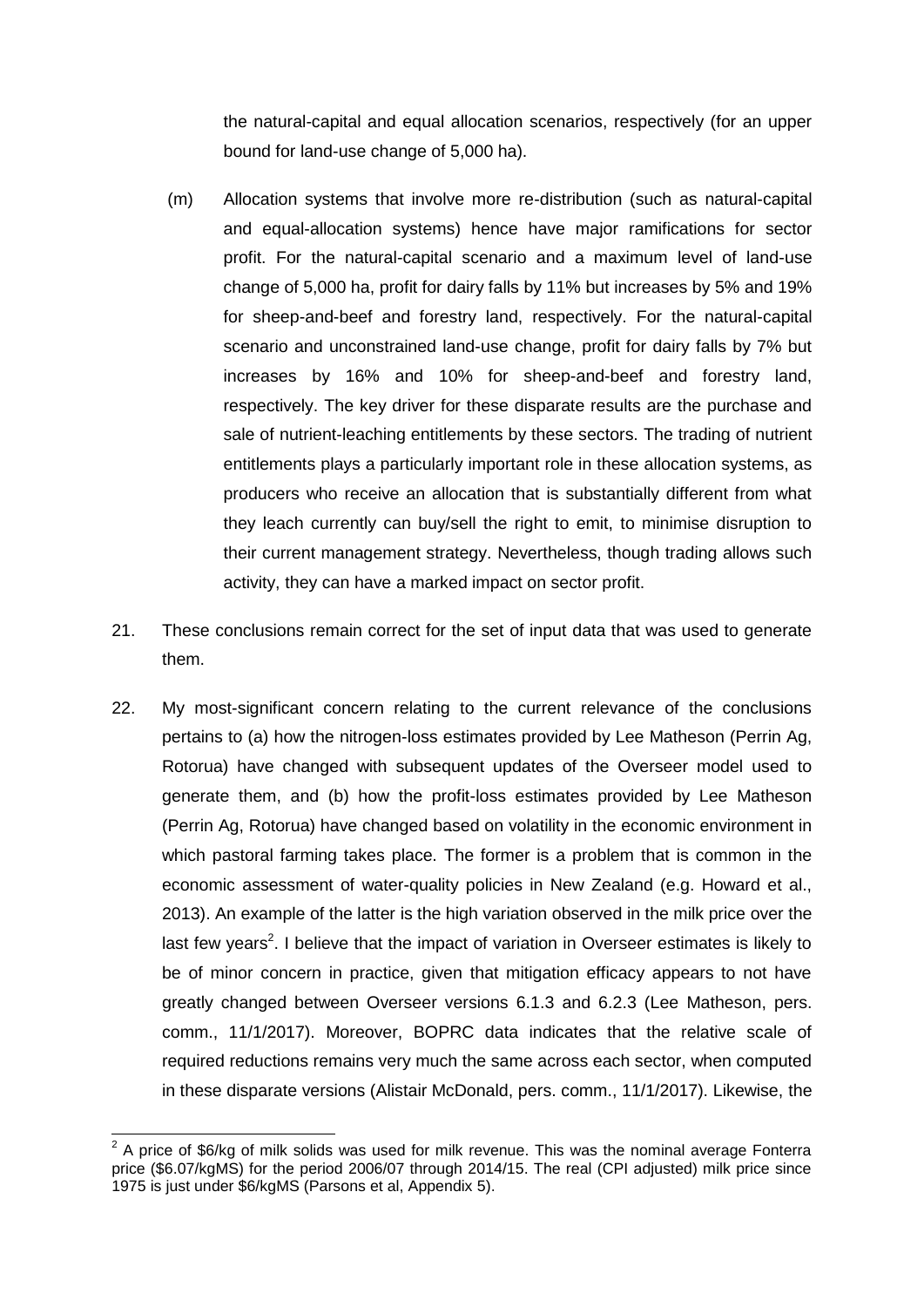use of long-term average prices mitigates any concern associated with price volatility. Only a structural shift in the prices in one industry versus another would cause the price set that has been utilised to no longer be relevant. This has not occurred in my opinion since the initial data was generated by Lee Matheson.

#### **Basis of my opinion**

*Is the assessment methodology applied in Parsons et al. (2015) appropriate for this form of analysis?*

- 23. The model applied in the Parsons et al. (2015) report (hereafter referred to as, "the model") describes the catchment of Lake Rotorua as a landscape divided into many different partitions. Each partition is described in terms of its rainfall, its soil type, a typical farm type (i.e. land use) found on that combination of rainfall and soil type (based on what is observed in reality), and the size of the area that fits this description (in hectares). Using this classification method, it was observed that the same land use is typically found over diverse rainfall and soil-type bands. Similarly, it was observed that different land uses are generally found within the same rainfall and soil-type bands. These factors are generally evident in Table 1 of Parsons et al. (2015).
- 24. In the context of the Parsons et al. (2015) report, the rainfall, soil type, and size of these partitions were generated by BOPRC. The farm types present in each partition were determined by Lee Matheson (PerrinAg), Oliver Parsons (DairyNZ), and Alvaro Romera (DairyNZ). (These farm types are commonly known as "representative farm types" or "average farms" in applied work.) Within each partition, the performance of an average farm is represented on a per-hectare basis and not in terms of the total farm area. This allows farms to be defined across partitions of different sizes. For example, see Table 1 in the report of Parsons et al. (2015), where partitions range in size from 1 ha to 1,852 ha. In the 1,852 ha partition, total profit for this parcel of land would be generated through multiplying profit per ha with parcel size (1,852 ha), for instance.
- 25. The goal of the partitioning was to provide an adequate description of the average or expected cost of reducing a given level of nitrogen loss from a farm population in a given spatial zone. Thus, in contrast to the analysis of individual farms where exceptional results may occur (e.g. Doole and Romera, 2014), the focus is placed on the identification of general relationships that are expected to hold true on average across farms with a high degree of commonality (Roberts et al., 2012; Doole et al.,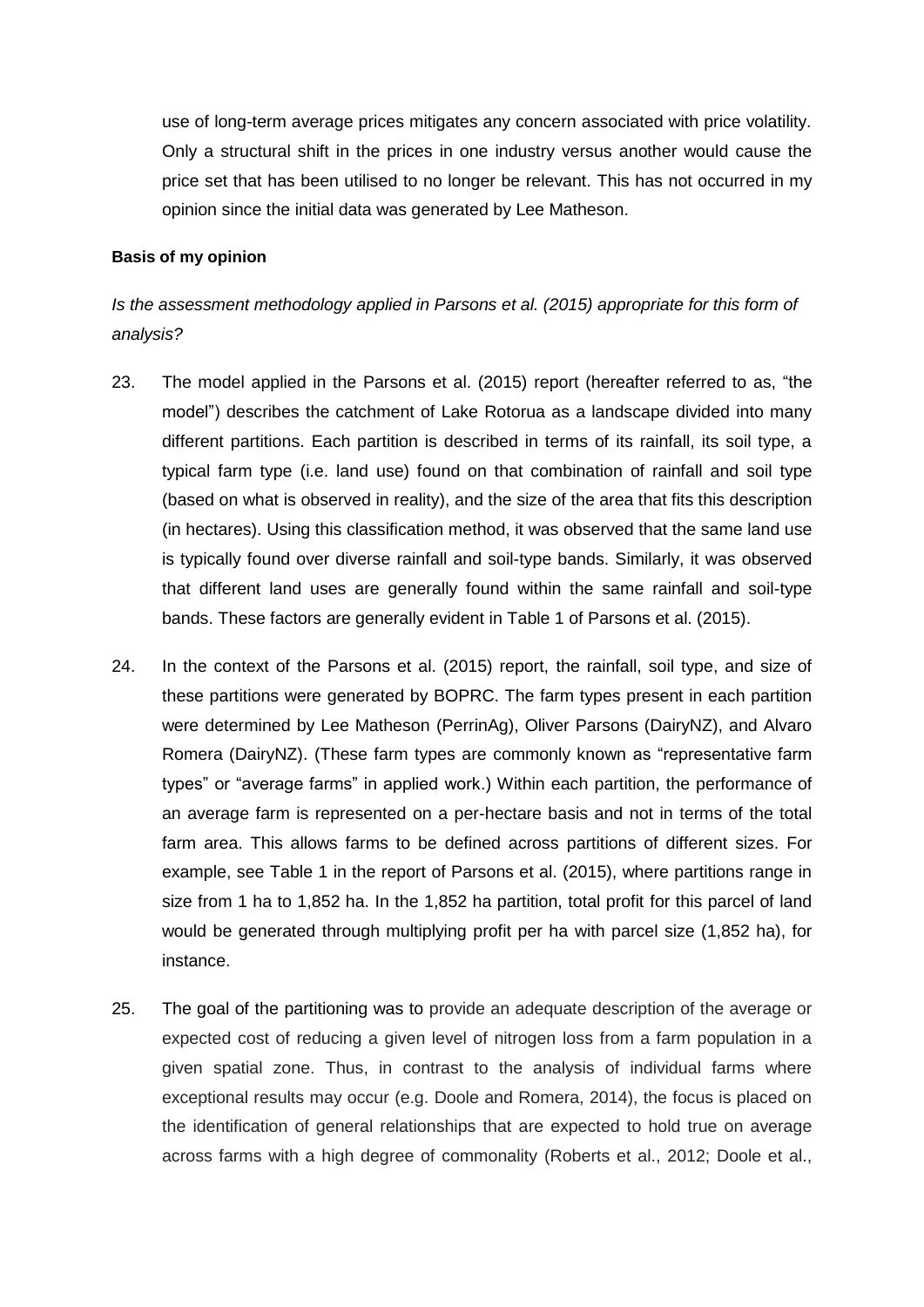2013). That is, rather than trying to predict how individual farmers would adapt (Doole, 2010), the intention is to identify how an average producer in a given rainfall, soil, and land-use partition would respond to the need to reduce their environmental footprint.

- 26. The precision with which individual farms are represented within a catchment model such as that applied by Parsons et al. (2015)—varies along a continuum, which includes:
	- (a) The depiction of individual farms (e.g. Doole, 2010, 2012).
	- (b) The definition of representative farms where average enterprises are defined to represent a broad part of the catchment (e.g. Parsons et al., 2015).
	- (c) A single farm is used to depict an entire catchment (e.g. Doole and Pannell, 2011).
- 27. Most catchment models utilise the approach identified in clause 26 (b), as employed in the Daigneault et al. (2012) study and the Parsons et al. (2015) report. This is because it allows for:
	- (a) Key differences arising from spatial and sectoral diversity.
	- (b) Depiction of variation in the cost of mitigation across diverse farming systems.
	- (c) The representation of adequate levels of heterogeneity between economic agents. This is needed because a realistic depiction of trading in nutrient entitlements requires a rich description of the differences that exist between enterprises in terms of their relative cost of mitigating nitrogen (Hanley et al., 2007).
	- (d) The number of representative farms to be altered, depending on the availability of information and resources. The lower resource demands of approach #2 are more consistent with the quantity and quality of data that is typically available to perform assessments of policy instruments for waterquality improvement in New Zealand.
	- (e) Less reliance on data of a poor quality. Models that purport to provide a rich description of the behaviour of diverse, individual producers require rich data for their calibration (Windrum et al., 2007; Doole, 2010; Doole et al., 2011). This data is often missing in practical studies of water-quality improvement.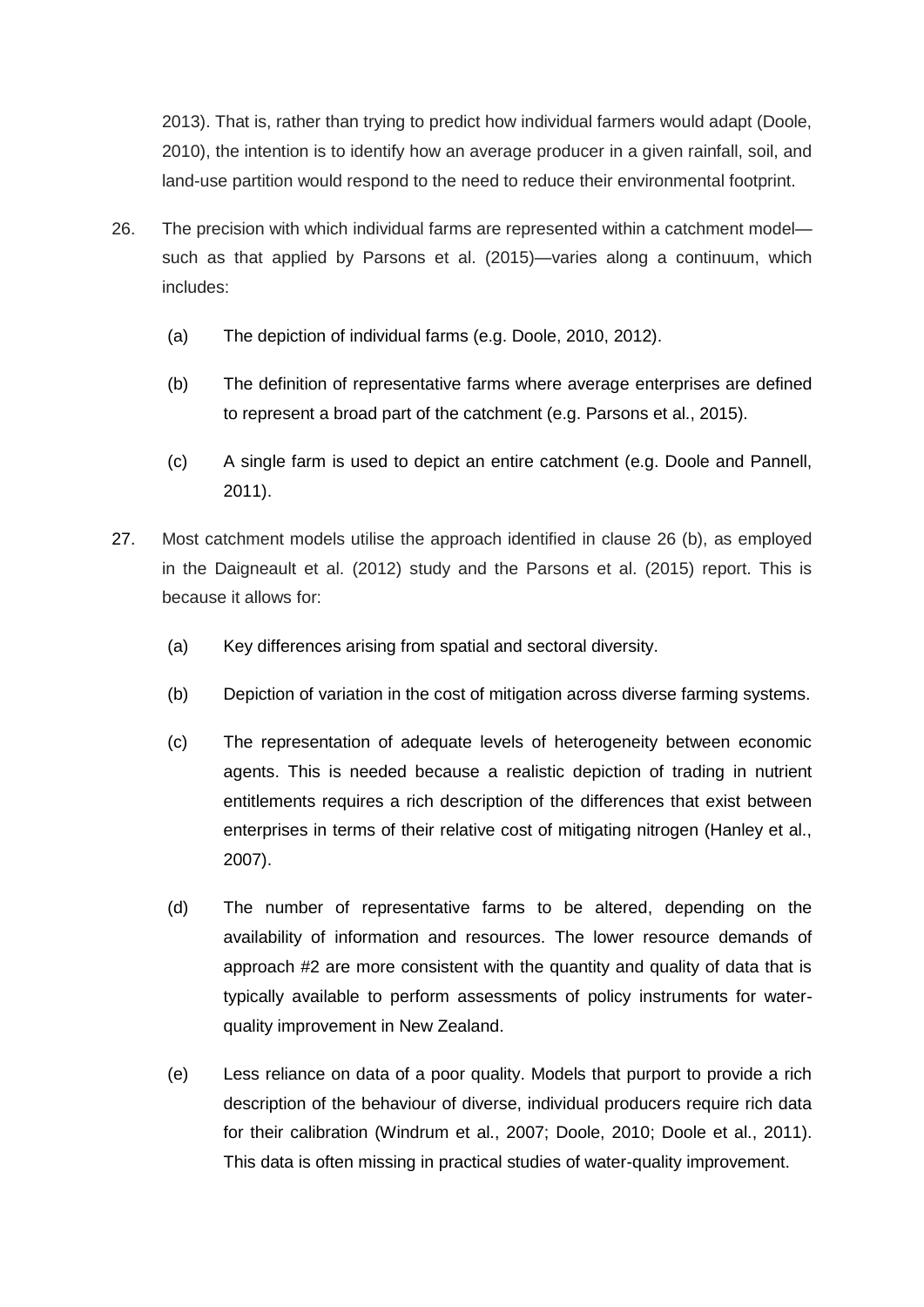- 28. An alternative approach is one that involves the representation of individual producers and explicit behavioural rules guiding their decisions and interaction with one another. These frameworks come under the general title of "agent-based models" and have been extensively applied throughout New Zealand, such as in Canterbury (Daigneault and Morgan, 2012) and the Waikato (Doole, 2010; Doole et al., 2011) regions. Such frameworks provide a very rich description of individual agents, with diversity represented in risk aversion, personal networks, management objectives, and production-system intensity, among other factors. However, they also require a rich set of appropriate empirical data that can be used to generate a realistic description of the personal characteristics of diverse individual producers within a given catchment and/or allow a validation of model predictions outside of the baseline situation. These are common constraints accruing to the application of agent-based models (Windrum et al., 2007), but are particularly relevant in New Zealand because of privacy restrictions, integral data being held across diverse organisations, and the significant cost and time required to collect suitable data from producer populations to inform model development.
- 29. For each representative-farm type, Lee Matheson determined the profit and nitrogenloss levels for a broad range of different management strategies for each representative farm type. One strategy was their current management plan (commonly known as the "baseline strategy"), while the others represented how these farms were likely to reduce nitrogen losses if required to (commonly known as "mitigation strategies" or "abatement strategies"). (Detailed data for each mitigation strategy are detailed in the appendices of the Parsons et al. (2015) report.) Each of these mitigation strategies contained one or more abatement activities that an average farm in each partition would be expected to perform, if required to cost effectively reduce their nitrogen loss.
- 30. The relationships between profit and nitrogen loss were determined through the application of modelling protocols, which specified the sequence of mitigation use for each farm type. These were developed in workshops involving BOPRC staff, DairyNZ, Beef + Lamb New Zealand, scientists, local extension agents, and agricultural consultants. The goal of this approach was to provide structure to what has historically been a process that has been unstructured and highly influenced by personal bias. Through developing and applying the protocols in a documented and open way, this helped to ensure that the farmer responses that were simulated were based on sound judgement from a number of domain experts. It also allowed them to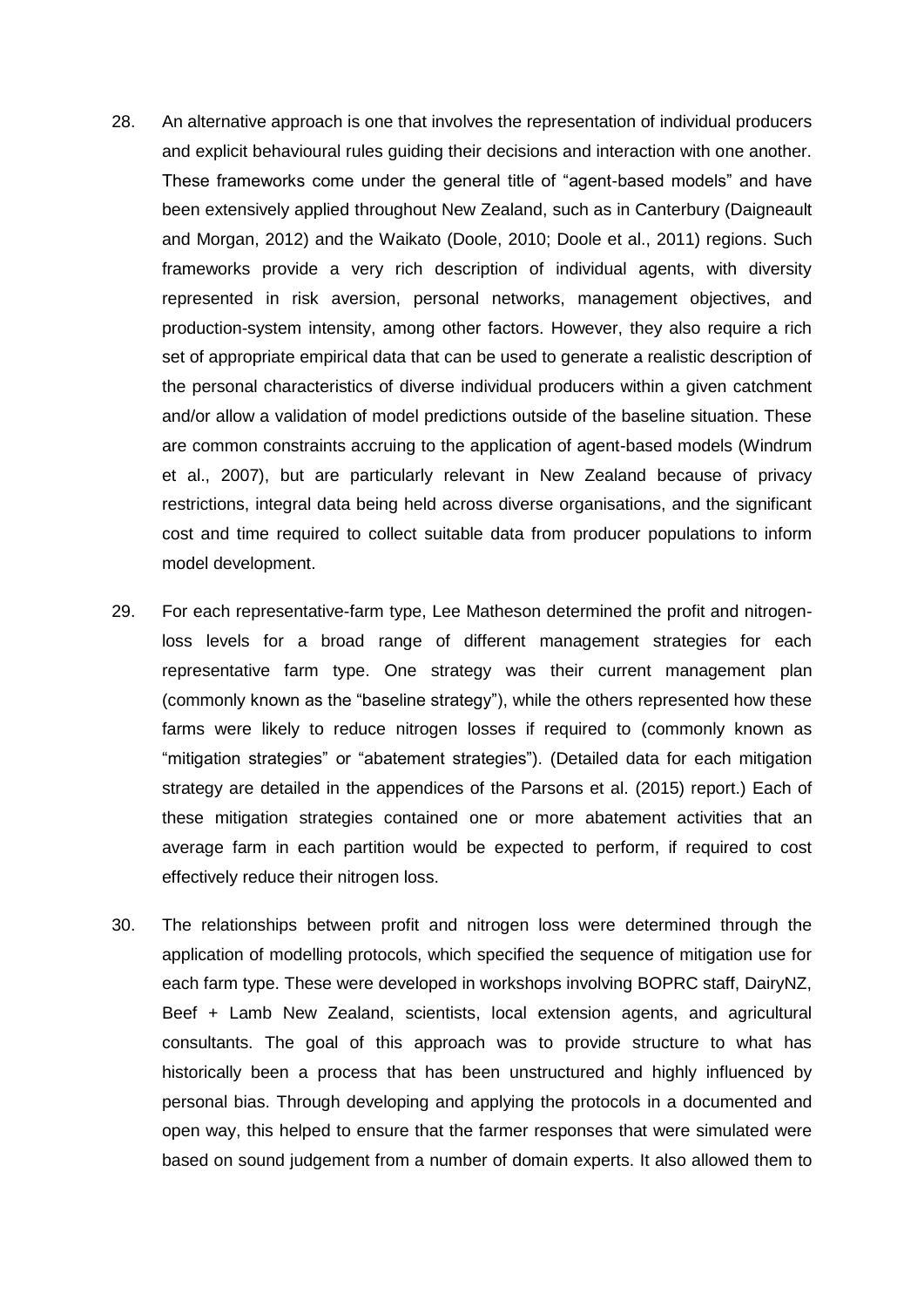be peer reviewed across the diverse modelling team and stakeholders involved in the economic assessment, many of whom possessed different levels of knowledge regarding farm systems and options to reduce nitrogen loss from them. Overall, the selected approach was applied to increase the amount of rigour, transparency, and repeatability associated with this exercise, relative to previous applications where such protocols were not utilised.

- 31. SCION determined the profitability of plantation forestry within each partition under a variety of scenarios. The tool they used to identify these levels of profit was the Forest Investment Finder. Carbon liability was incorporated in these computations.
- 32. Lee Matheson also determined the benefits and costs associated with land-use change. Land-use transition could impose a net benefit or a net cost on producers, depending on the change that occurred. An example of a net benefit is that conversion from dairy to dairy support yielded a net annual gain of around \$1,212 per ha because of the sale of livestock and Fonterra shares. An example of a net cost is that conversion from forestry to dairy yielded a net annual loss of around \$3,517 per ha because of the need to build fences, construct buildings, purchase livestock, buy Fonterra shares, and so on.
- 33. The model applied by Parsons et al. (2015) is an optimisation model–that is, it employs an iterative search process to identify how different mitigations could be implemented to maximise the profit earned across a catchment within the defined set of circumstances (Gill et al., 1981). This optimisation model uses a method known as non-linear programming to identify the best solution from among the set of potential solutions that is available (Bazaraa et al., 2006). A computational economic model is essentially a collection of equations and decision variables that seek to describe some part of a complex reality. A decision variable in an optimisation model is a term that is identified by a model during its solution, while equations are pre-defined and outline the logic that the decision variables must obey.
- 34. A key type of equation utilised in the form of mathematical modelling that is utilised in this study (non-linear programming) is a constraint. These constraints can define key relationships (i.e. a relational constraint), or can be used to restrict the level of certain decision variables (i.e. a limit). A key relationship used in the economic model applied by Parsons et al. (2015) is the limit constraint placed on the level on land-use change that can occur (a maximum bound of 5000 ha is placed on land-use change, in one scenario).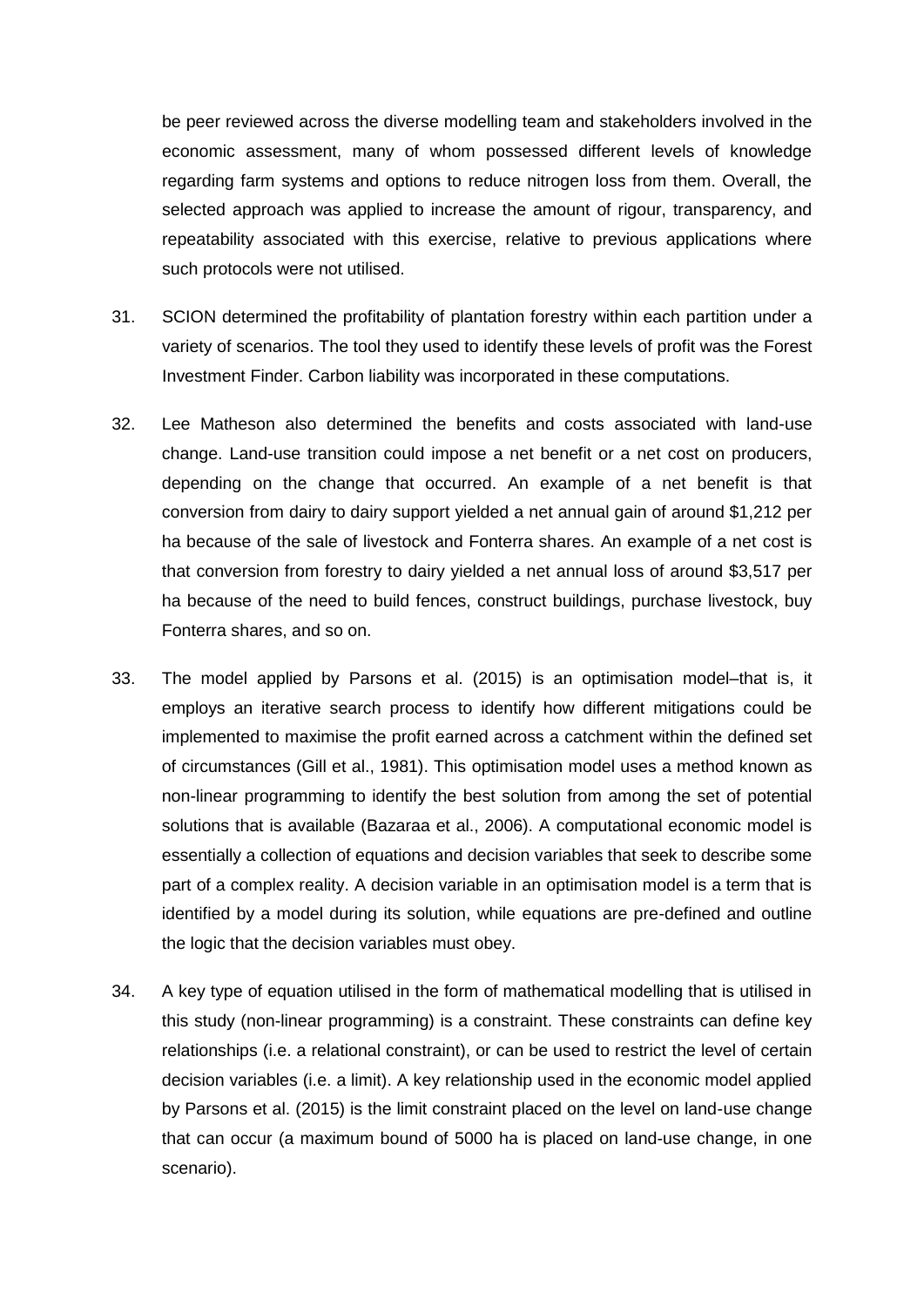- 35. The total amount of nitrogen lost from a parcel of land in the catchment was computed through multiplying the size of that partition (measured in ha) by the level of nitrogen loss for that partition (measured in kg of nitrogen loss per ha). Adding the total nitrogen loads for each partition defined in the catchment allowed the total nitrogen loss across all of the farm land represented in a single run of the model to be computed. Likewise, the total amount of profit earned from a partition was computed through multiplying the size of that partition (measured in ha) by the level of profit earned for that partition (measured in dollars per ha). Adding the total profit levels for each partition allowed the total profit across all of the farm land represented in a single run of the model to be computed. In the baseline strategy, the level of profit earned and nitrogen lost over the catchment represented the best estimate of the current state that could be reached within the resources available for the project.
- 36. In other runs of the model aside from the baseline strategy, alternative scenarios were represented in which diverse farm types were allocated different levels of nitrogenleaching entitlements. Eight different allocation systems were evaluated (see above in clause 16), subject to varying levels of land-use change and efficiency in the market for nutrient entitlements. The context of each scenario was defined in the model through a set of mathematical constraints. Predictions of how producers could be expected to behave were then identified using the automated, iterative-search procedure applied within non-linear programming. The objective used to compare the suitability of alternative solutions was total profit earned across the catchment. Accordingly, once the model was manipulated such that a certain allocation system was represented, the iterative search procedure focused on identifying what management practices (both land use and land management) and trading patterns should be employed within each partition to maximise total profit across the catchment.
- 37. The use of a standard objective (profit maximisation) allowed different sets of management practices to be compared at the catchment level. This measure of economic performance is given primacy here for two reasons. First, profitability is a key driver of the uptake of technologies by farmers, even if it is not the only one (Rogers, 2003; Pannell et al., 2006, 2014; Bewsell and Brown, 2011). Second, this approach is common in economic-optimisation models, especially those applied for water-quality improvement. This is evident both in New Zealand (Daigneault et al., 2012; Doole, 2015) and international (Merel and Howitt, 2014) applications.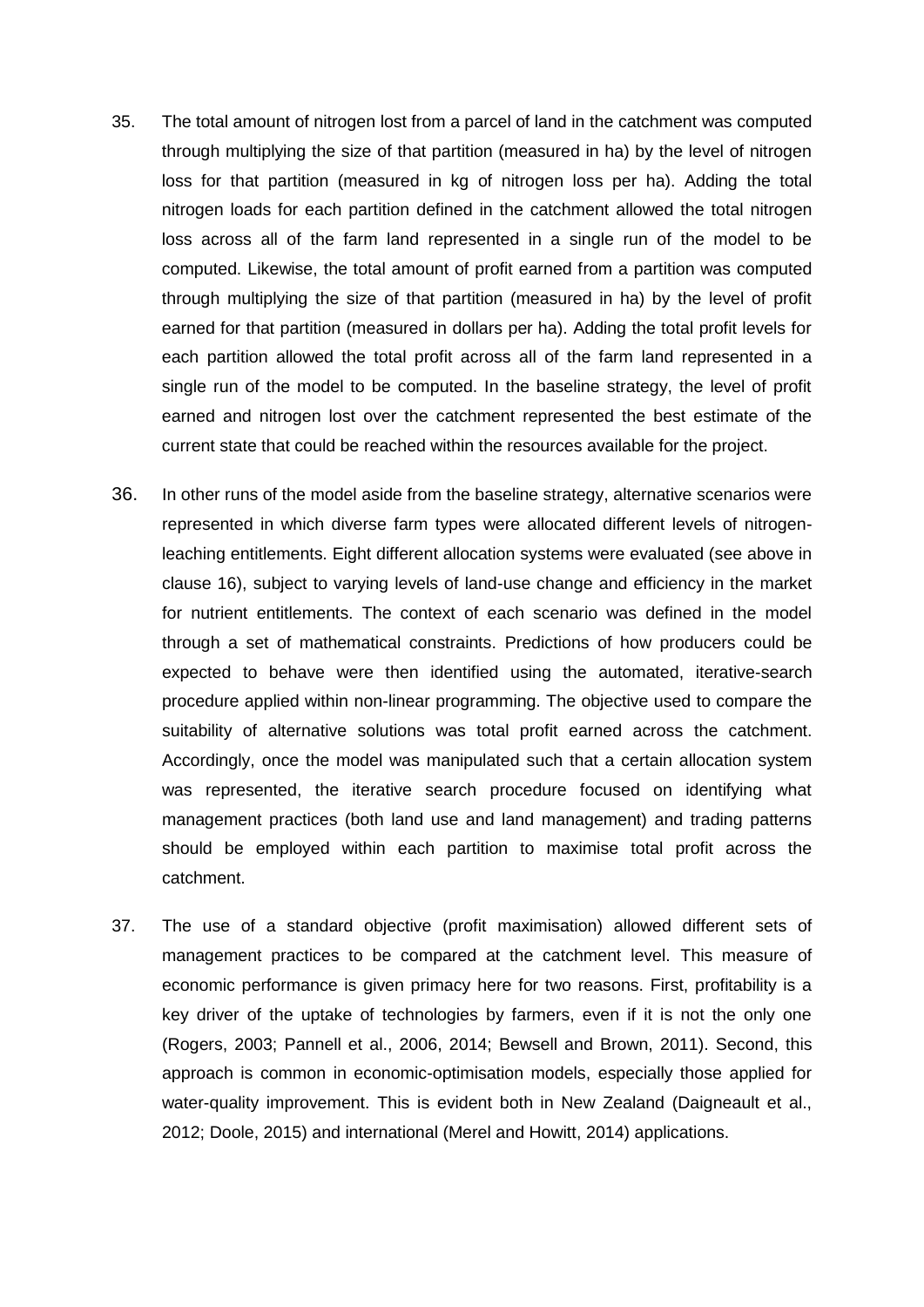38. An alternative approach to optimisation is known as "simulation" and involves the search of superior solutions through the use of "trial-and-error" by a modeller to assess different scenarios within a model. This is very difficult to perform in a model of the size and complexity used in the Parsons et al. (2015) report, due to the large number of alternative situations that must be explored if superior solutions are to be identified (Doole and Pannell, 2008). This catchment contains significant heterogeneity in terms of the different farm systems and the physical environments where these diverse activities take place. Accordingly, the relative value of different outcomes identified in a "trial-and-error" strategy would be strongly biased by the assumptions made to simplify the assessment of different alternatives. This is particularly problematic in this work because trading patterns depend on the relative value of leaching entitlements across a wide variety of land parcels depicted in the model, but is hard to compute in an efficient manner without the use of optimisation methods. Indeed, this complexity is so significant that it is difficult to provide a reasonable description of trading for nutrient-leaching entitlements without the use of optimisation methods. Simplification of the model to allow its analysis with simulation would, by definition, complicate the portrayal of rich dynamics in the leachingentitlement market. This would lead to significant underestimation of the value of a trading mechanism, given that broad heterogeneity in the cost of mitigation across a population is required to drive the operation of an efficient trading mechanism for nutrient entitlements (Hanley et al., 2007; Doole, 2010).

*What was the justification underlying the way that different scenarios were described in the model applied in Parsons et al. (2015)?*

- 39. The model incorporates the trading of nitrogen-leaching rights both among farmers, and with an incentives fund that buys out nitrogen. Nitrogen prices are generated inside the catchment model, based on the balance of the benefits and costs of trading among each of the individual land parcels represented in the model. In the absence of frictions in the market, the equilibrium or steady-state outcome of the model represents the situation whereby there are no further gains to trade; catchment profit cannot be increased through allowing any further trade in nitrogen-leaching entitlements to occur.
- 40. Eight different allocation options (see clause 16 for a list) were evaluated for two levels of market efficiency for nutrient trading. These scenarios were based on the needs articulated by the stakeholder group (StAG) for the Lake Rotorua catchment. The impacts of changes in the efficiency of the trading market were explored through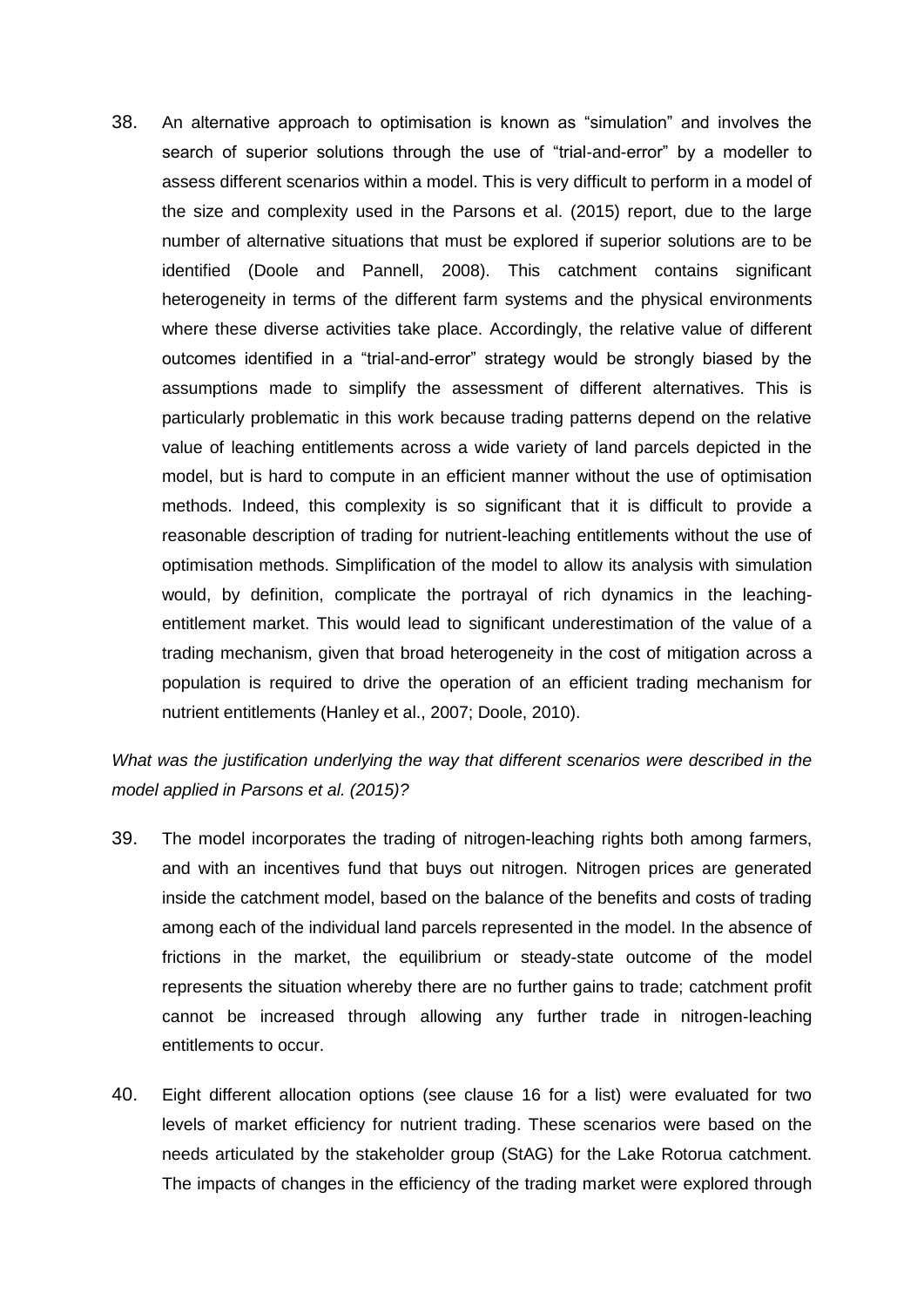allowing free trade in entitlements and then only 50% of that optimal level; in the latter case, the remainder of the entitlements being retained by producers following allocation. It is pragmatic to test the implications of producers retaining allocated entitlements to pollute, even though it is not done that often (see Howard et al. (2013) for a rare exception). Farmers are aware that retaining leaching rights provides some protection against risks posed by further changes in environmental, market, and political conditions. Furthermore, when faced with the possibility of adopting a given practice, risk aversion is a key factor that prevents most people using that option (Rogers, 2003). This is especially an issue with agricultural populations, given that in applied research the majority of farmers are generally found to be risk averse (Pannell et al., 2006, 2014). In alignment with these factors, trading within New Zealand waterquantity markets occurs well beneath efficient levels, given a lack of information, small markets, risk aversion, infrastructure constraints, and high uncertainty (Robb et al., 2001). These observations are consistent with recent experimental evidence that highlights that human subjects in a simulated market for pollution entitlements broadly failed to achieve the predicted equilibrium outcomes, especially due to people's aversion to potentially losing entitlements that they already have in hand (Marsh et al., 2014).

- 41. Eight different nitrogen-allocation options were evaluated in Parsons et al. (2015), for two levels of land-use change: an upper bound of 5,000 ha placed on land-use change, and no upper bound placed on land-use change. Land-use change is a temporal process influenced by many factors, such as input and output price trends, innovation, expectations, productivity, management preferences, farmer skills, and environmental policy. The extent of land-use change that occurred in the model was influenced through the consideration of transition costs (see above) and—in the case of the 5,000 ha upper bound—the addition of a constraint limiting the amount of landuse change that may be observed in a given situation. This upper bound placed on land-use change was introduced to reflect the fact that it is unlikely that the full, unconstrained amount of land-use change predicted by the optimisation model would occur. This approach was motivated by several benefits:
	- (a) The level of land-use change that was permitted to occur in the constrained scenario was determined by the stakeholder group, based on their expectations of what could be expected to reasonably occur. This is a pragmatic way of constraining land-use change in line with the expectations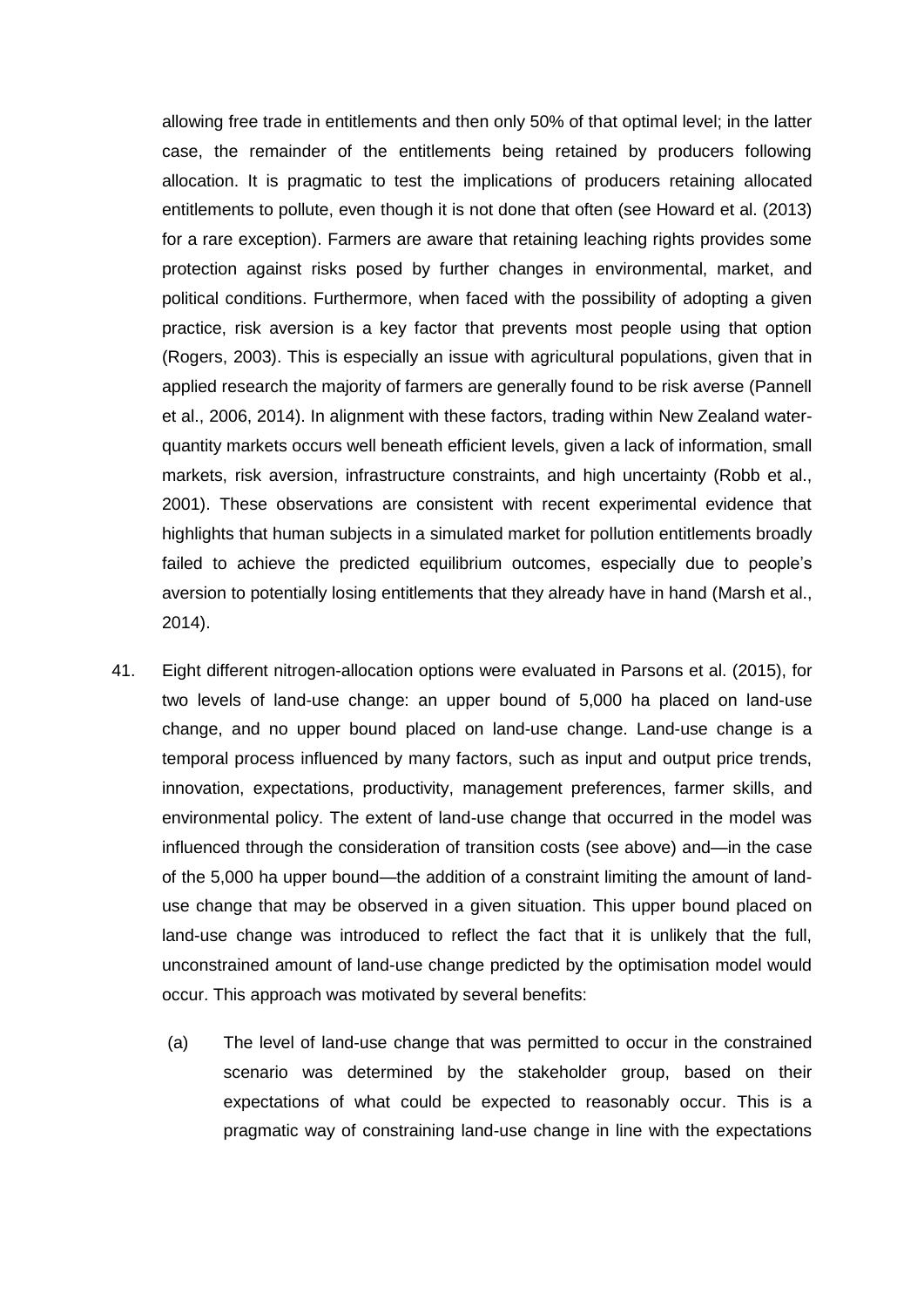of stakeholders, who possess an in-depth implicit knowledge of the catchment that is difficult to gather from other sources.

- (b) Such a constraint is important because land-use change—for example, from pasture to forestry—is influenced by key factors that are difficult to describe in the model. Examples are the: lack of a significant annual return in alternative land uses (e.g. forestry), complexity of learning new management strategies for other land uses, negative impacts on land prices, climate volatility, market variability, risk aversion, lifestyle impacts, current skills and knowledge, compatibility with other parts of the farming system where transition is partial, and compatibility with existing beliefs and values (Pannell et al., 2006, 2014; Rogers, 2006).
- (c) Using this approach, the impacts of altering the maximum level of land-use change that was permissible in any run of the model could be assessed efficiently using sensitivity analysis. Sensitivity analysis provides established techniques to assess how the output of an optimisation model changes as key input parameters are varied (Pannell, 1997). Indeed, a broad range of other levels were evaluated, though the data was not represented in the Parsons et al. (2015) report.
- (d) This approach is straightforward to program within the appropriate software and is easy for other practitioners to understand. This is important because it improves the accessibility of the framework to other modellers, stakeholders, and the public.
- (e) This approach is much easier to formulate and less prone to error than forcing a model to provide a current estimate of existing land use through the inclusion of arbitrary calibration functions (Doole and Marsh, 2014). (See below for further discussion.)
- (f) This approach avoids the bias associated with the use of such calibration functions when the model is used to investigate various scenarios that are different from the established baseline situation (Doole and Marsh, 2014).
- (g) This approach does not require a specification of historical land-use patterns, as needed with the approach of Chen and Onal (2012). This is significant given the dearth of necessary data pertaining to the Lake Rotorua catchment.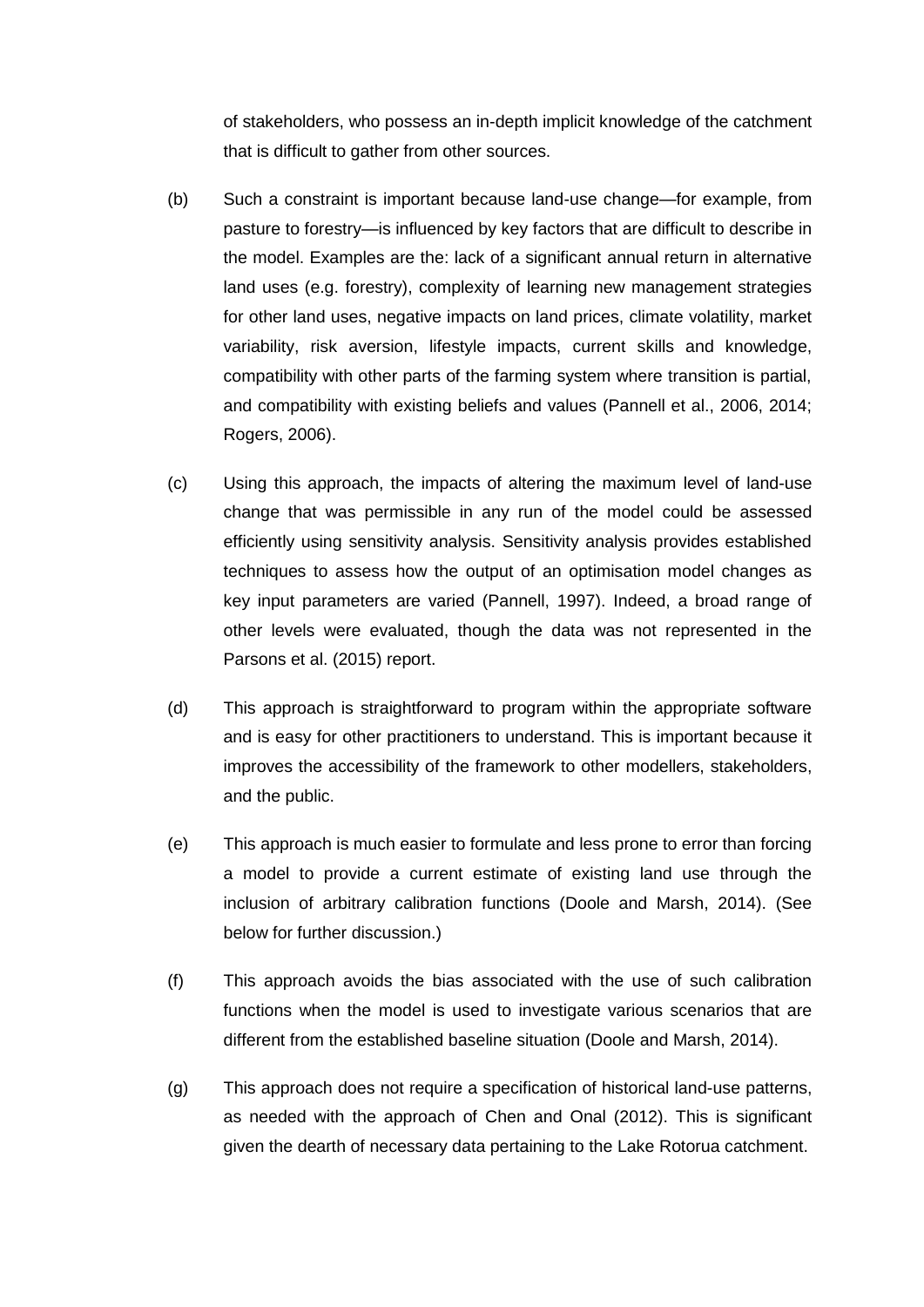(h) This approach does not require a specification of historical land-use patterns, as needed within the approach of Chen and Onal (2012). This is significant because the introduction of nitrogen-leaching limits will introduce a new evolutionary force that will likely affect the trajectory of land-use change in this catchment, thus forcing it to diverge from historical patterns.

# *Is the calibration method utilised in Parsons et al. (2015) justified for this form of analysis?*

- 42. Model output highlights that different nitrogen-allocation mechanisms could have a significant impact on land-use patterns in the catchment. This is to be expected, given the diversity in biophysical and economic conditions present in farming systems across the catchment and the significant change to current practice that is proposed by Plan Change 10. Calibration functions help to restrain the total level of land-use change that is observed in such models, through seeking to describe many implicit factors that impact land-use change but are difficult to describe within a given model (see clause 41 (b) for examples) (Daigneault et al., 2012). Hence, they have been the subject of much debate in the development and application of optimisation models to evaluate water-quality policies (Heckelei, 2002; Heckelei and Wolff, 2003; Doole and Marsh, 2014).
- 43. The calibration of an economic-optimisation model involves the estimation and incorporation of non-linear functions that direct a model to return an observed baseline land-use allocation, by manipulating the relative profitability of each individual land-use (Daigneault et al., 2012). This method is known generally as positive mathematical programming (Howitt, 1995).
- 44. Calibration of the model using the particular method of positive mathematical programming was difficult to justify in this model for several reasons:
	- (a) There is an infinite number of sets of calibration function parameters that can generate the observed baseline land-use (Heckelei and Wolff, 2003).
	- (b) Calibration does not use any information on how the relative value of landuses changes as land-use allocation moves away from the observed baseline (Heckelei and Britz, 2000, 2005; Heckelei, 2002). Each one of the infinite sets of calibration-function parameters—from which one is arbitrarily selected to calibrate the model to baseline data—yields a different policy response from the calibrated model. Thus, the way in which the model performs outside of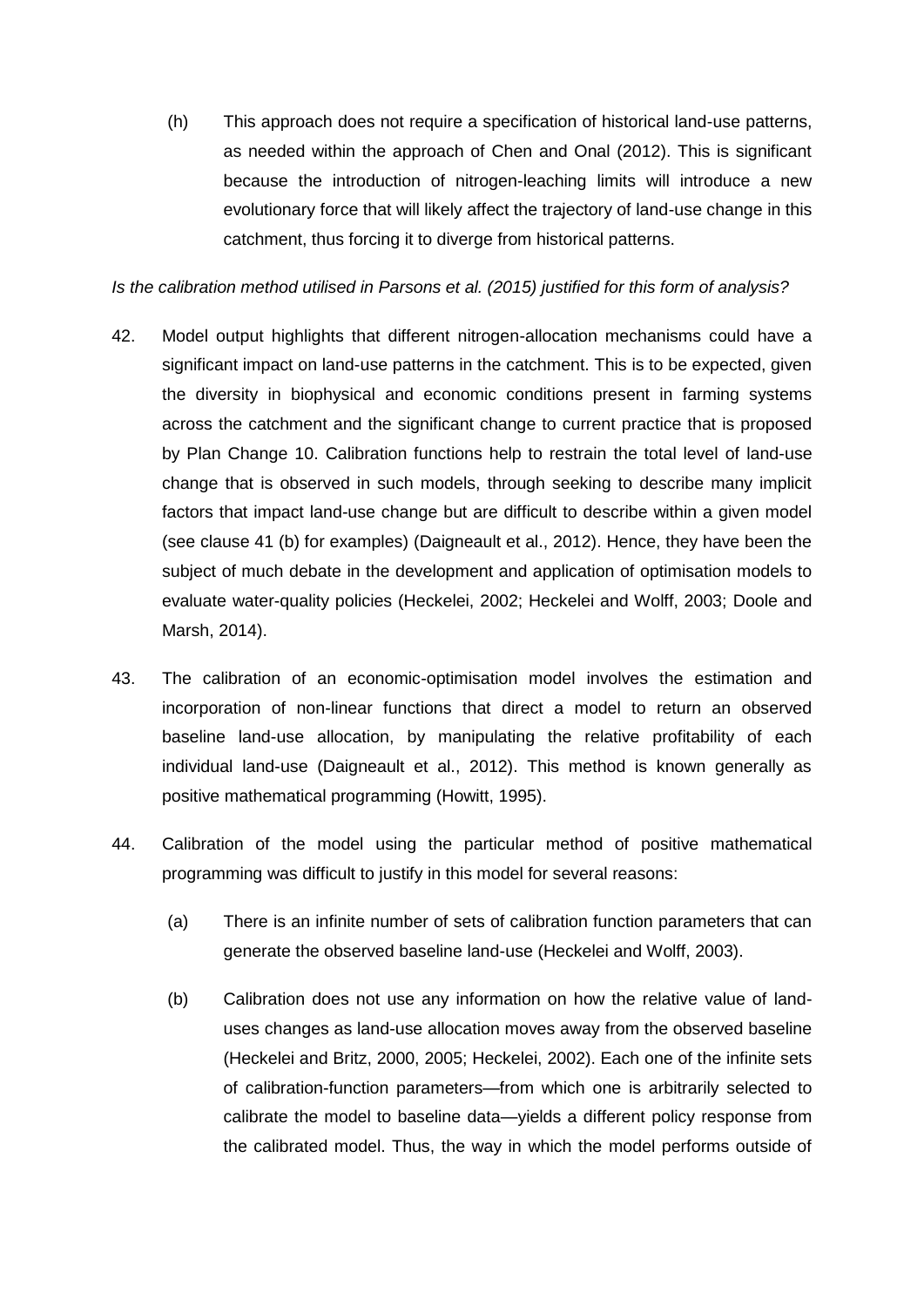the calibrated scenario is completely unpredictable (Heckelei, 2002) and prone to bias (de Frahan et al., 2007).

- (c) The theoretical basis of PMP is, "weak or at least not apparent" (Heckelei and Wolff, 2003, p. 28).
- (d) The relative value of alternative land-use activities is altered through the introduction of calibration functions.
- (e) Functional forms used for calibration functions in PMP implementations are generally ad-hoc and difficult to justify (Heckelei and Wolff, 2003; Heckelei et al., 2012).
- (f) There is a lack of data pertaining to the historical incidence of different land uses in the study region.
- (g) The form and structure of the calibration functions is difficult to explain to stakeholders that played a key role in interpreting and operationalising model output.
- 45. These complexities are avoided in this application through the division of each subcatchment of Lake Rotorua into separate parcels—each containing individual representative-farming systems—and the definition of appropriate transition benefits and costs that represent how a change in land use impacts economic outcomes. Additionally, the assessment also involved some rationalisation of land-use change based on stakeholder guidance, using an accessible and replicable procedure (see clause 41 above). In this way, the issue of land-use change was considered a key part of scenario generation. The alternative land-uses that were possible for each parcel and the specification of bounds dictating the permissible extent of these changes were indeed important components of an iterative discussion regarding landuse change dynamics. In this way, the specification of land-use change provided an opportunity for collaborative learning focused on the implications of changes in this important aspect of the overall mitigation approach. This approach did not explicitly consider historical trends regarding land-use change—as utilised by Chen and Onal (2012). Nevertheless, given that the introduction of nitrogen-leaching limits will alter the trajectory of land-use change relative to historical trends—in a way that is difficult to predict *a priori* (Lamblin et al., 2000)—the detrimental impact of this omission is greatly reduced.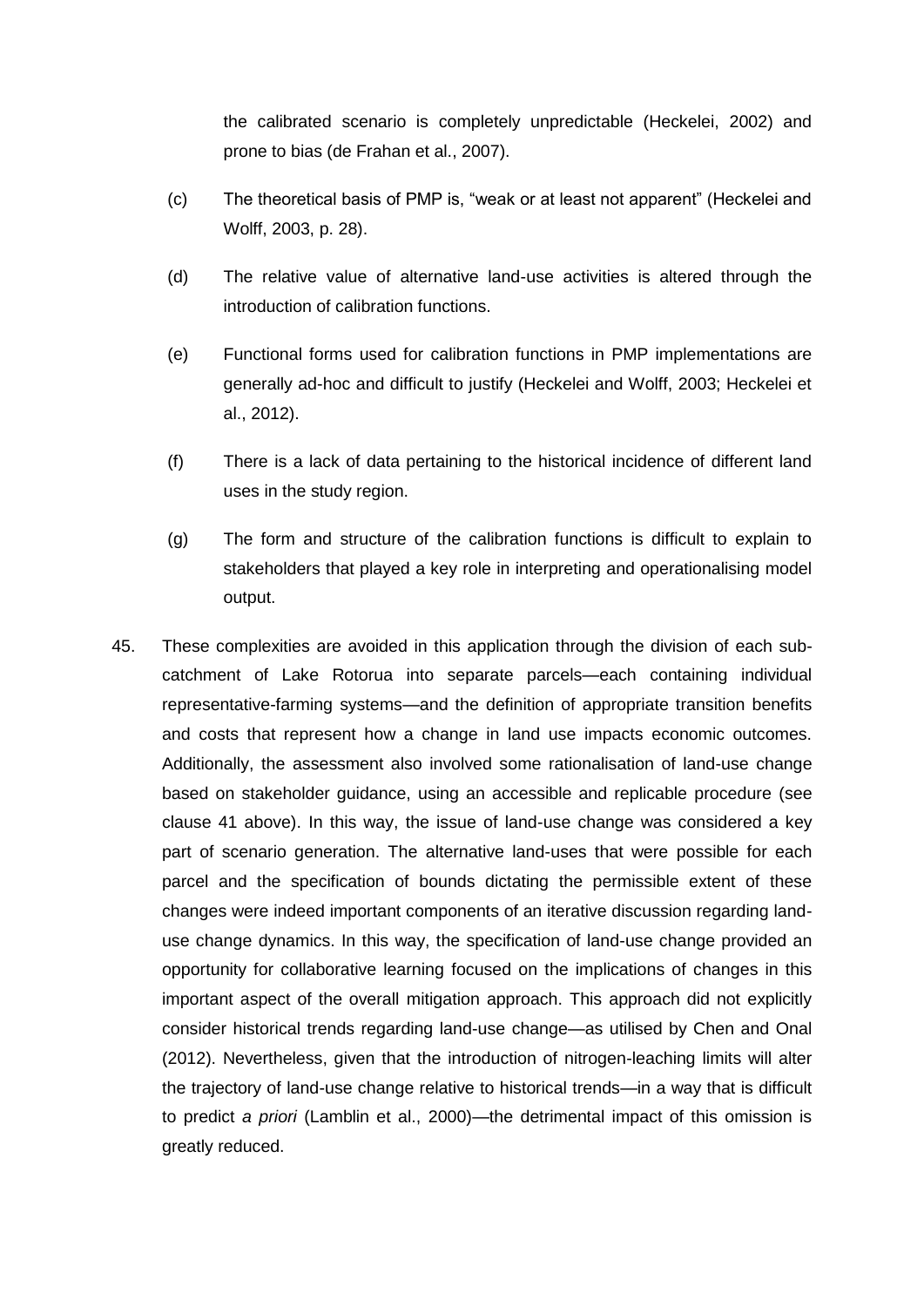*What was the justification underlying the way that time was represented in the model applied in Parsons et al. (2015)?*

- 46. The model identifies the equilibrium or steady-state outcome associated with a given model scenario. This approach is adopted for a range of reasons:
	- (a) When the model was developed, there was little empirical work available that characterised how the farming population in the Lake Rotorua catchment would be expected to adapt to the different allocation scenarios. This deficiency exists throughout New Zealand, with little information focused on the economic and environmental impacts of different transition pathways for the land uses and municipal centres found within catchments.
	- (b) Variation over time in key drivers of management behaviour (e.g. output price, input price, productivity, climate, innovation) is high and difficult to predict.
	- (c) When the model was developed, there was little empirical work available that characterised how the farming population in the Lake Rotorua catchment would be expected to adapt to variation in these key drivers of management behaviour.
	- (d) Dynamic models are difficult to develop and utilise (Doole and Pannell, 2008). This assessment is no different, in that the catchment contains such significant diversity that trying to predict how it would change annually for a series of years is exceedingly difficult.
	- (e) Output from dynamic models is heavily biased by the beginning and end points defined during model formulation (Klein-Haneveld and Stegeman, 2005). This made it particularly difficult to study transition, because at the inception of the project there was little understanding of what the end point for the catchment under each allocation was likely to be, let alone what the best way to get there was.
	- (f) This approach is standard in economic-optimisation models, especially those applied for the assessment of policies targeted at water-quality improvement (Daigneault et al., 2012; Doole, 2015). This reflects the complexities listed above in elements (a)–(e).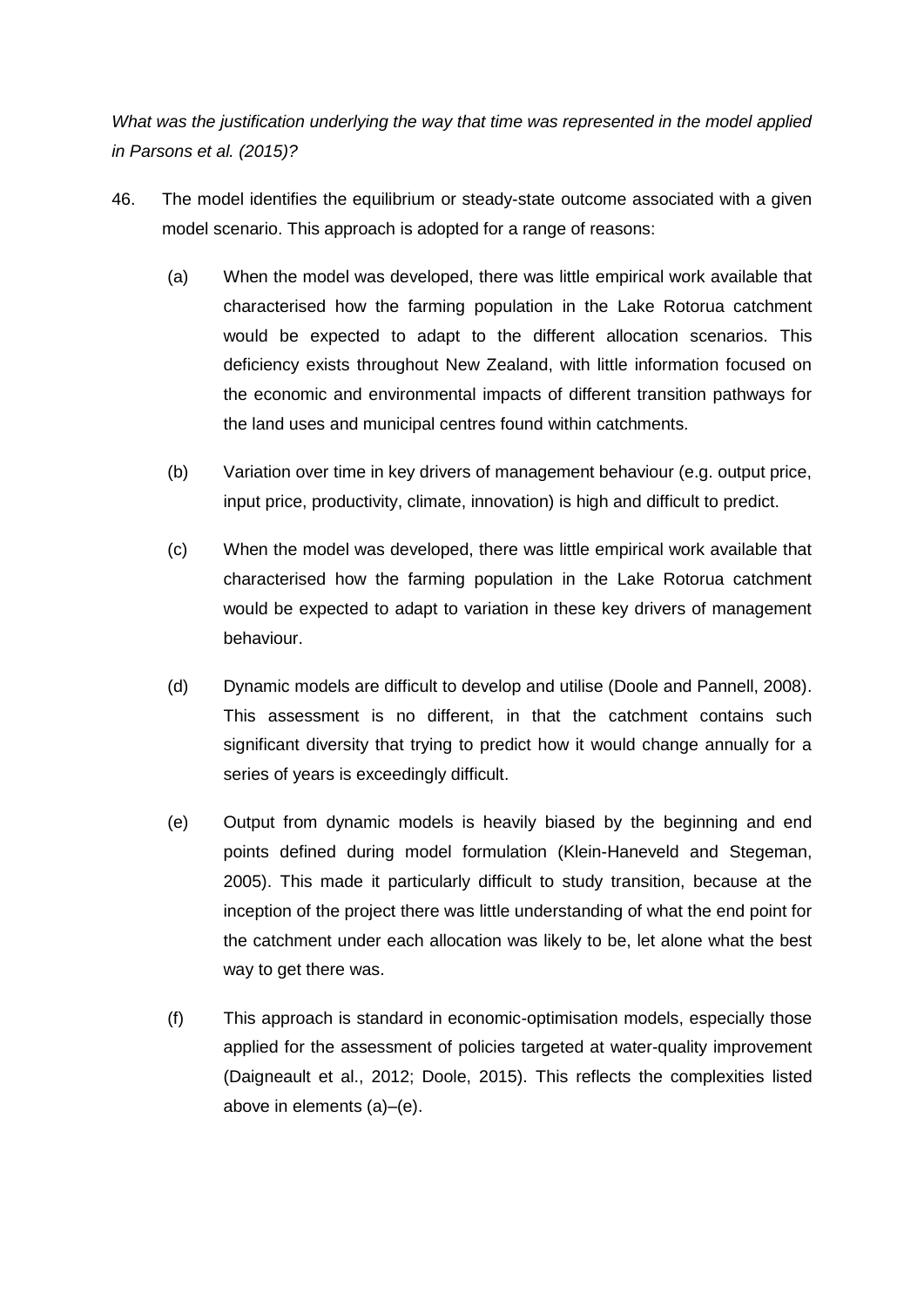*What was the justification underlying the way that variation in input data was represented in the model applied in Parsons et al. (2015)?*

- 47. The model contains economic and biophysical data that is consistent with long-term averages and identifies how, given this data, that land use and land management could be altered to reach an environmental goal while maximising economic returns. It assumes that agents have perfect knowledge of the implications of the alternative mitigation strategies available; as such, input data is represented by a single, point estimate and not a statistical range or distribution. Such a model is commonly known as a "deterministic model".
- 48. Various techniques have been developed to accommodate uncertainty present in input data. Stochastic programming permits the explicit inclusion of probability distributions that describe the variation believed to exist for key data (Kingwell, 1996), whereas chance-constrained programming allows some constraints in the model to be infeasible for a proportion of the time (Kall and Mayer, 2005). In comparison, sensitivity analysis allows the impact of uncertain data on model output to be tested (Pannell, 1997), while robust optimisation involves defining uncertain input data in terms of their lower and upper bounds, if appropriate distributional information or point estimates are unavailable (Doole and Kingwell, 2010).
- 49. A deterministic framework is used in the model applied in the Parsons et al. (2015) report for a variety of reasons, although the alternatives listed in clause 48 exist. These reasons are:
	- (a) This approach is standard in economic-optimisation models, especially those applied for water-quality improvement. This is evident both in New Zealand (Daigneault et al., 2012; Doole, 2015) and international (Merel and Howitt, 2014) applications.
	- (b) Deterministic models are easier to develop and apply than stochasticprogramming and robust-optimisation models, particularly within the resources available within the project described by the Parsons et al. (2015) report. This is evident in that neither alternative approach has yet to be used in New Zealand to assess water-quality policy within a collaborative decisionmaking process.
	- (c) Detailed information describing the variation evident in data can be difficult and/or expensive to obtain, more so than averages.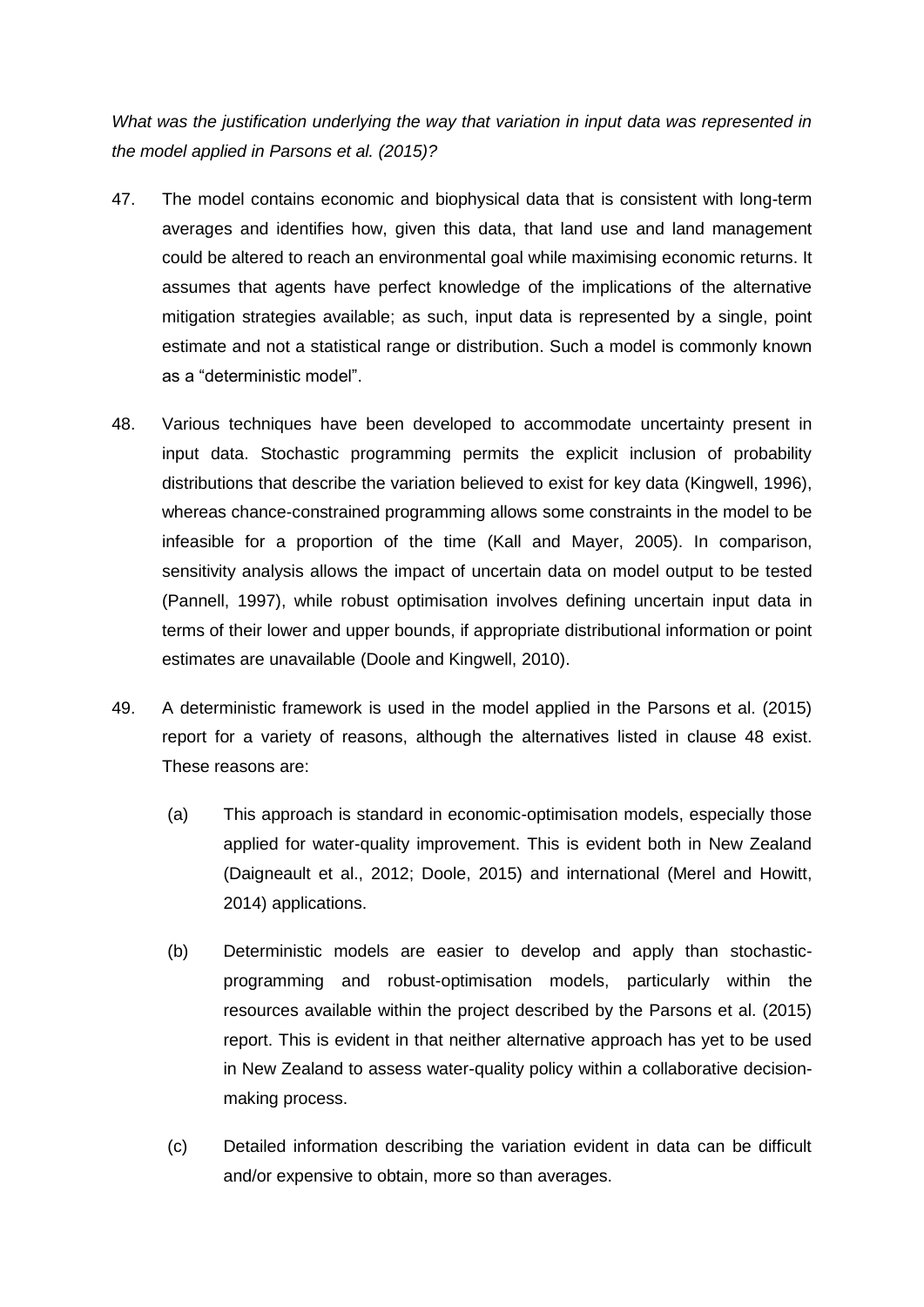(d) Stochastic models can provide misleading insight into the relative value of different opportunities, because of the simplistic way that uncertainty is typically considered in large models (Pannell et al., 2000). Indeed, parameter variation is most meaningful to include when studies focus on the best response of managers to this uncertainty as it unfolds across time (Kingwell, 1996; Pannell et al., 2000). However, as discussed above in clause 46, there are numerous complexities that hamper the development of models that assess the performance of environmental policies across time.

# **Reports/Update**

50. I am aware of two peer reviews of the Parsons et al. (2015) report that have been made available to me by the Bay Of Plenty Regional Council. These are:

Journeaux, P. (2015a), *Review of economic modelling papers (6 August 2015)*, AgFirst, Hamilton.

Journeaux, P. (2015b) *Review of economic modelling papers (14 August 2015)*, AgFirst, Hamilton.

## **Conclusion**

51. A broad number of assessment methods can be applied to assess the economic impacts of alternative policies to achieve water-quality improvement, each having their own advantages and disadvantages. In my opinion, the economic model applied in the Parsons et al. (2015) report to assess the biophysical and economic impacts of different nitrogen-allocation mechanisms in the Lake Rotorua catchment is consistent with good practice. The chief assumptions that have been made are common practice and are well justified, both theoretically and empirically.

# **Appendices**

52. Parsons, O.J., Doole, G.J., and Romera, A.J. (2015), *On-farm effects of diverse allocation mechanisms in the Lake Rotorua catchment*, BOPRC/DairyNZ, Hamilton.

# **Name: Professor Graeme John Doole**

**Date**: 11 January 2017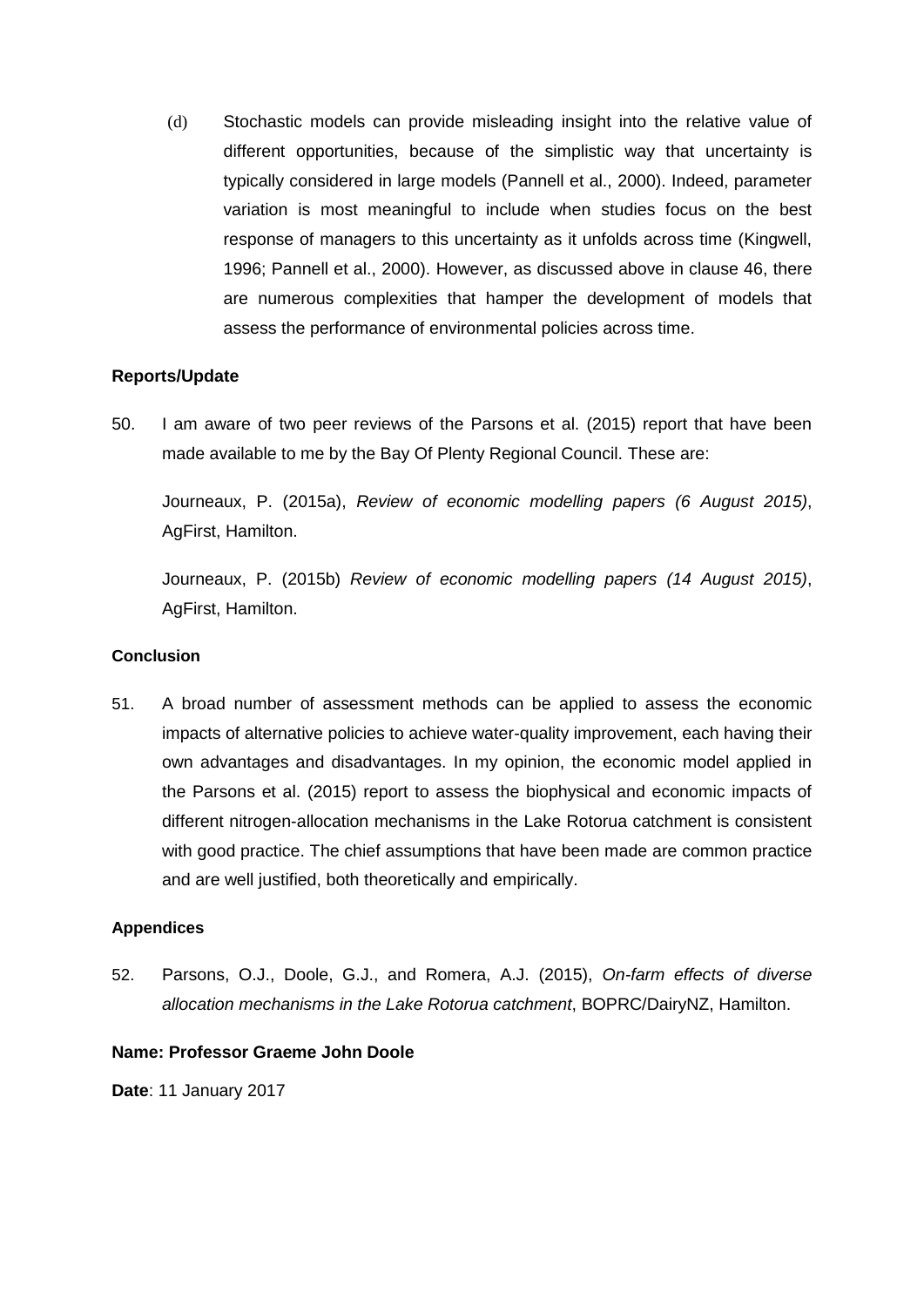- Bazaraa, M.S., Sherali, H.D., and Shetty, C.M. (2006), *Nonlinear programming; theory and application*, Wiley, New York.
- Beverly, C., Roberts, A.M., Stott, K., Vigiak, O.V., and Doole, G.J. (2013), 'Optimising economic and environmental outcomes: water quality challenges in Corner Inlet, Victoria', *Proceedings of the 20th International Congress on Modelling and Simulation*, Adelaide, Australia, 1–6 December 2013, pp. 2117–2123.
- Beverly, C., Roberts, A., Doole, G.J., and Bennett, F.R. (2016), 'Assessing the net benefits of achieving water quality targets using a bio-economic model', *Environmental Modelling and Software* 85, pp. 229–245.
- Bewsell, D., and Brown, M. (2011), 'Involvement: a novel approach for understanding responses to nutrient budgeting', *New Zealand Journal of Agricultural Research* 54, pp. 45–52.
- Chen, X., and Onal, H. (2012), 'Modelling agricultural supply response using mathematical programming and crop mixes', *American Journal of Agricultural Economics* 94, pp. 674–686.
- Daigneault, A., and Morgan, F. (2012), 'Estimating impacts of climate change policy on land use: an agent-based approach', *American Agricultural and Applied Economics Association 2012 Annual Meeting*, Seattle.
- Daigneault, A., McDonald, H., Elliott, S., Howard-Williams, C., Greenhalgh, S., Guysev, M., Kerr, S., Lennox, J., Lilburne, L., Morgenstern, U., Norton, N., Quinn, J., Rutherford, K., Snelder, T., and Wilcock, B. (2012), *Evaluation of the impact of different policy options for managing to water quality limits*, MPI Technical Paper No 2012/46, Wellington.
- Doole, G.J., and Pannell, D.J. (2008), 'On the economic analysis of crop rotations', in Berklian, Y.U. (ed.), *Crop rotation: economics, impact, and management*, Nova Science Publishers, Hauppauge, pp. 71–106.
- Doole, G.J. (2010), 'Indirect instruments for nonpoint pollution control with multiple, dissimilar agents', *Journal of Agricultural Economics* 61, pp. 680–696.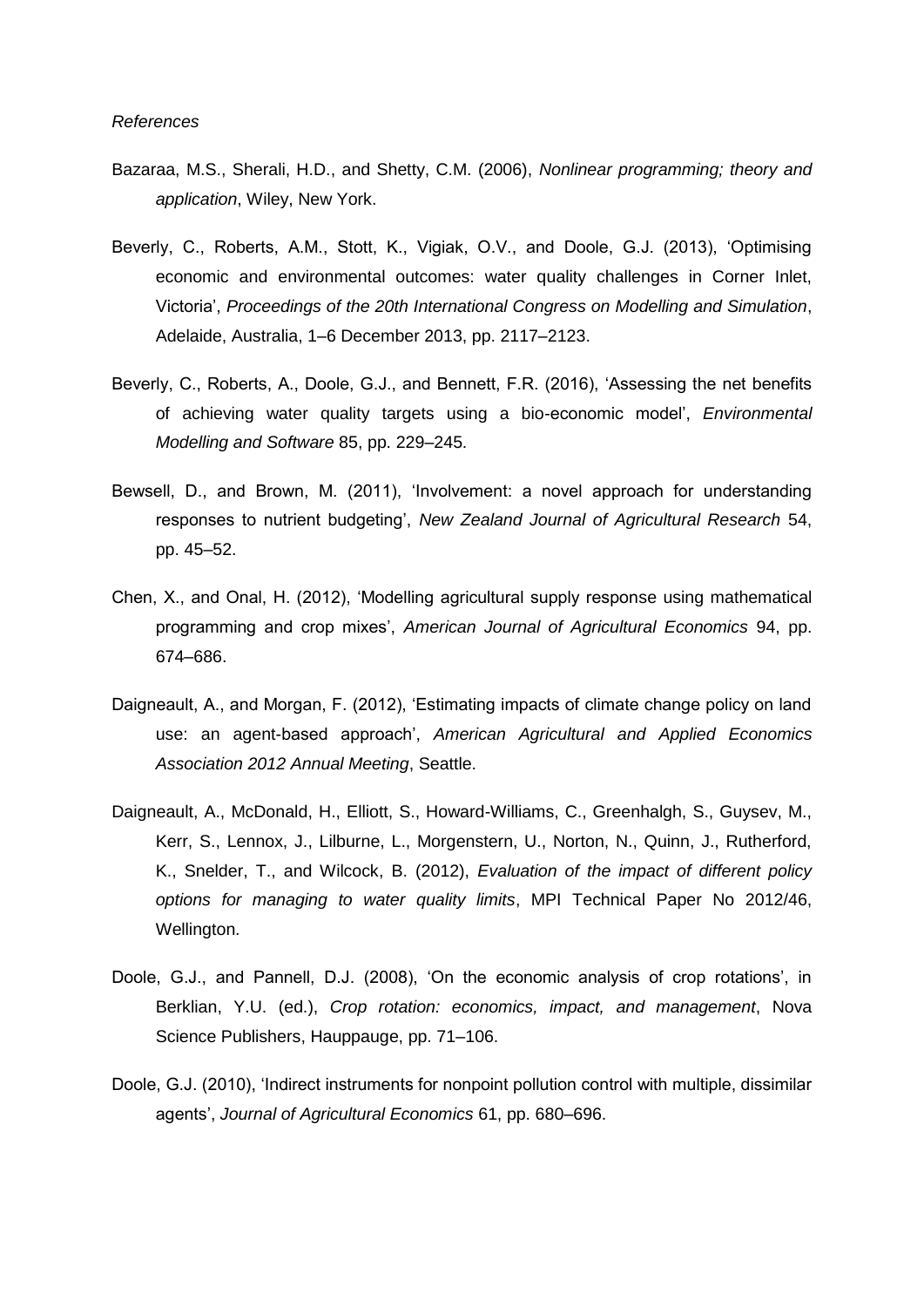- Doole, G.J., and Kingwell, R.S. (2010), 'Robust mathematical programming for natural resource modelling under parametric uncertainty', *Natural Resource Modelling* 23, pp. 283–302.
- Doole, G.J., Ramilan, T., and Pannell, D.J. (2011), 'Framework for evaluating management interventions for water quality improvement across multiple agents', *Environmental Modelling and Software* 26, pp. 860–872.
- Doole, G.J. (2012), 'Cost-effective policies for improving water quality by reducing nitrate emissions from diverse dairy farms: an abatement-cost perspective', *Agricultural Water Management* 104, pp. 10–20.
- Doole, G.J. (2013), *Evaluation of policies for water quality improvement in the Upper Waikato catchment*, University of Waikato client report, Hamilton. URL: [http://www.mfe.govt.nz/issues/water/freshwater/supportingpapers/evaluation-water](http://www.mfe.govt.nz/issues/water/freshwater/supportingpapers/evaluation-water-quality-upper-waikato.pdf)[quality-upper-waikato.pdf.](http://www.mfe.govt.nz/issues/water/freshwater/supportingpapers/evaluation-water-quality-upper-waikato.pdf)
- Doole, G.J., Vigiak, O.V., Pannell, D.J., and Roberts, A.M. (2013), 'Cost-effective strategies to mitigate multiple pollutants in an agricultural catchment in North-Central Victoria, Australia', *Australian Journal of Agricultural and Resource Economics* 57, pp. 441– 460.
- Doole, G.J., and Marsh, D.K. (2014a), 'Methodological limitations in the evaluation of policies to reduce nitrate leaching from New Zealand agriculture', *Australian Journal of Agricultural and Resource Economics* 58, pp. 78–89.
- Doole, G.J., and Marsh, D.K. (2014b), 'Use of positive mathematical programming invalidates the application of the *NZFARM* model', *Australian Journal of Agricultural and Resource Economics* 58, pp. 291–294.
- Doole, G.J. (2015), 'A flexible framework for environmental policy assessment at the catchment level', *Computers and Electronics in Agriculture* 114, pp. 221–230.
- Doole, G.J. (2016a), *Model structure for the economic model utilised within the Healthy Rivers Wai Ora process*, Healthy Rivers Wai Ora report HR/TLG/2015-2016/4.8, Hamilton.
- Doole, G.J. (2016b), *Evaluation of scenarios for water-quality improvement in the Waikato and Waipa River catchments: Business-as-usual assessment*, Healthy Rivers Wai Ora report HR/TLG/, Hamilton.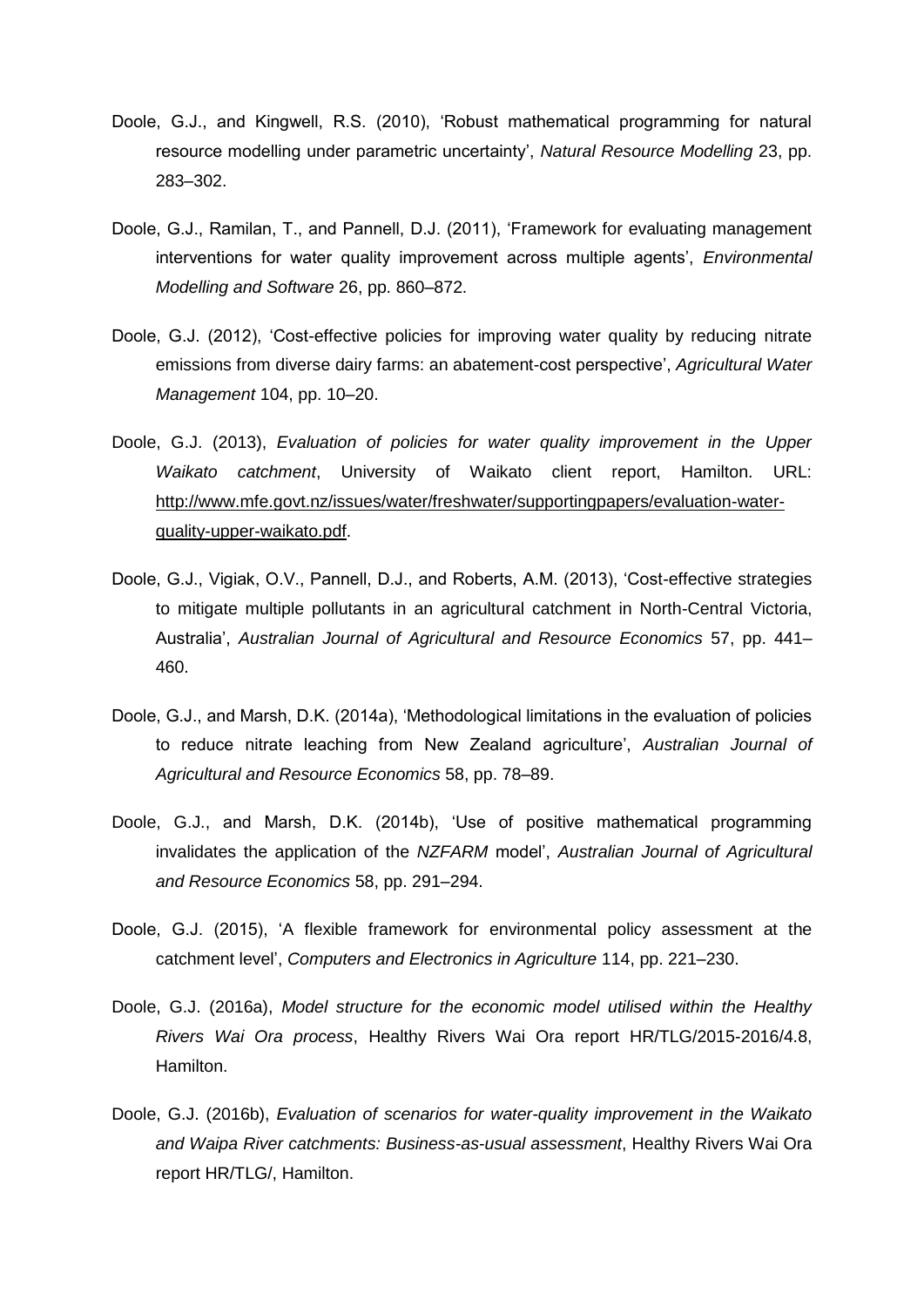- Doole, G.J., Elliott, A.H., and McDonald, G. (2016a), *General principles underlying the development of the Healthy Rivers Wai Ora economic model*, Healthy Rivers Wai Ora report HR/TLG/2015-2016/4.7, Hamilton.
- Doole, G.J., Elliott, A.H., and McDonald, G. (2016b), *Economic evaluation of scenarios for water-quality improvement in the Waikato and Waipa River catchments: Assessment of first set of scenarios*, Healthy Rivers Wai Ora report HR/TLG/2015-2016/4.1, Hamilton.
- Doole, G.J., Elliott, A.H., and McDonald, G. (2016c*), Evaluation of scenarios for waterquality improvement in the Waikato and Waipa River catchments: Assessment of second set of scenarios*, Healthy Rivers Wai Ora report HR/TLG/2015-2016/4.2, Hamilton.
- Doole, G.J., Quinn, J.M., Wilcock, B.J., and Hudson, N. (2016d), *Simulation of the proposed policy mix for the Healthy Rivers Wai Ora process*, Healthy Rivers Wai Ora report HR/TLG/2016-2017/4.5, Hamilton.
- Gill, P.E., Murray, W., and Saunders, M.A. (2005), 'SNOPT: an SQP algorithm for largescale constrained optimization', *SIAM Review* 47, pp. 99–131.
- Hanley, N., Shogren, J., and White, B. (2007), *Environmental economics: in theory and practice*, Palgrave Macmillan, Basingstoke.
- Harris, S., and Snelder, T. (2014), 'The role of scenarios in limit setting', *Presentation at the Water Directorate Water Economics Workshop (27 August 2014)*, Nelson.
- Heckelei, T., Britz, W., and Zhang, Y. (2012), 'Positive mathematical programming approaches—recent developments in literature and applied modelling', *Bio-based and Applied Economics* 1, pp. 109–124.
- Holland, L.M., and Doole, G.J. (2014), 'Implications of fairness for the design of nitrate leaching policy for heterogeneous New Zealand dairy farms', *Agricultural Water Management* 132, pp. 79–88.
- Howard, S., Romera, A.J., and Doole, G.J. (2013), *Selwyn-Waihora nitrogen loss reductions and allocation systems*, DairyNZ, Hamilton.
- Kall, P., and Mayer, J. (2005), *Stochastic linear programming: models, theory and computation*, Springer Verlag, Heidelberg.